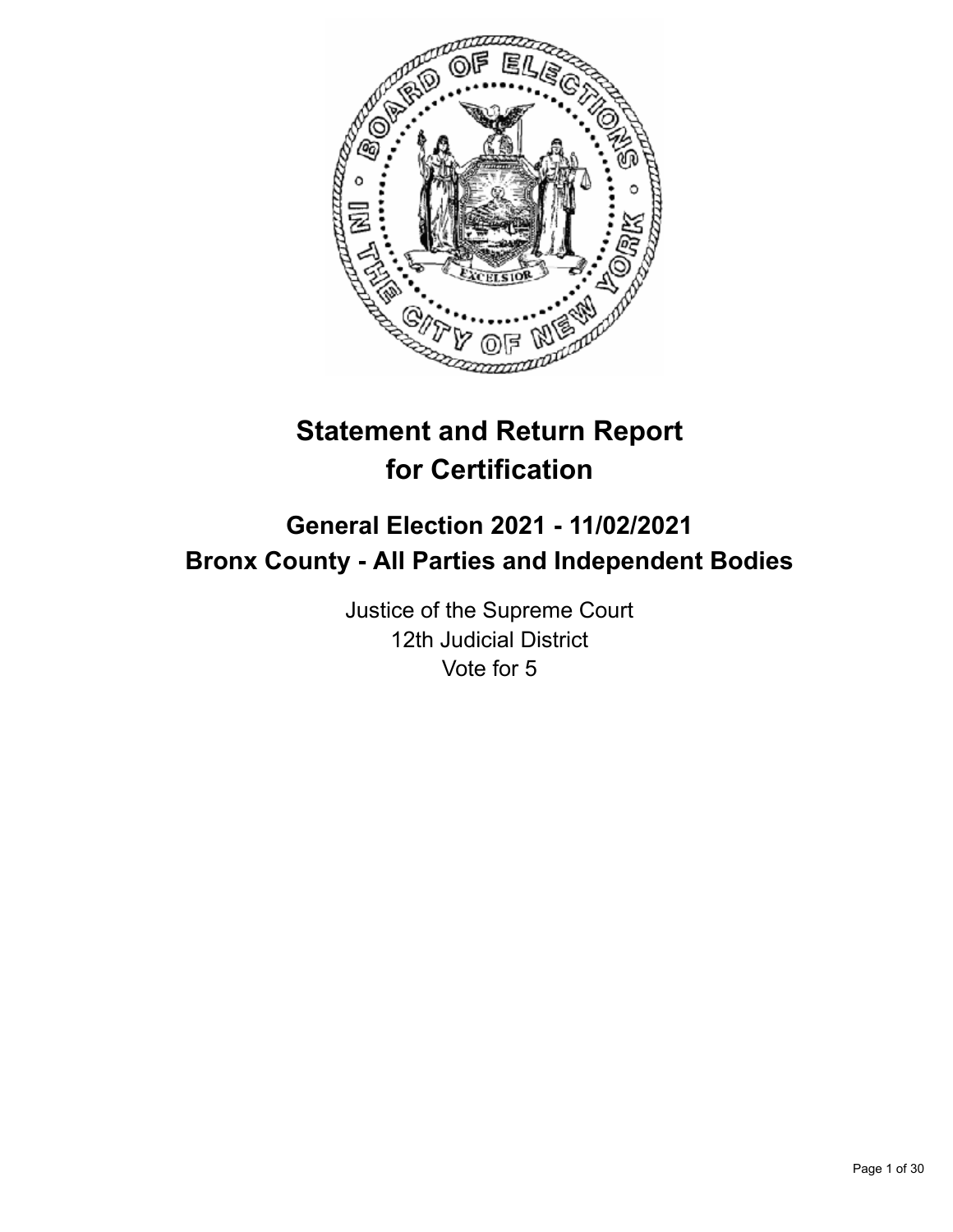

| PUBLIC COUNTER                                           | 9,094        |
|----------------------------------------------------------|--------------|
| <b>MANUALLY COUNTED EMERGENCY</b>                        | 0            |
| <b>ABSENTEE / MILITARY</b>                               | 567          |
| AFFIDAVIT                                                | 68           |
| <b>Total Ballots</b>                                     | 9,729        |
| Less - Inapplicable Federal/Special Presidential Ballots | 0            |
| <b>Total Applicable Ballots</b>                          | 9,729        |
| GEORGE R. VILLEGAS (DEMOCRATIC)                          | 5,569        |
| ANTHONY G. MARECKI (REPUBLICAN)                          | 819          |
| PATSY D. GOULDBORNE (DEMOCRATIC)                         | 4,390        |
| PAUL L. ALPERT (DEMOCRATIC)                              | 4,594        |
| MARISSA SOTO (DEMOCRATIC)                                | 5,944        |
| NAITA A. SEMAJ (DEMOCRATIC)                              | 4,184        |
| ANA CORTES (WRITE-IN)                                    | 1            |
| CANDACE OWENS (WRITE-IN)                                 | 1            |
| CARLOS SIERRA (WRITE-IN)                                 | 1            |
| CHARLES KIRK (WRITE-IN)                                  | 1            |
| DOUGLAS JOSEPH MATHEWS (WRITE-IN)                        | 1            |
| ELENA CARIOLA (WRITE-IN)                                 | 1            |
| ELISABETH GONZALES (WRITE-IN)                            | $\mathbf{1}$ |
| EZEQUIEL JIMENEZ (WRITE-IN)                              | 1            |
| FERNANDO AQUINO (WRITE-IN)                               | 1            |
| HAROLD DURBIN (WRITE-IN)                                 | 1            |
| JIM WALSH (WRITE-IN)                                     | 1            |
| JOSE BURGES (WRITE-IN)                                   | 1            |
| KEITH BENDER (WRITE-IN)                                  | $\mathbf{1}$ |
| NADIO VELEZ (WRITE-IN)                                   | 1            |
| RAFAELA MARTE (WRITE-IN)                                 | 1            |
| RAYMOND JOHN HOWARD (WRITE-IN)                           | 1            |
| RICHARD TORRES (WRITE-IN)                                | 1            |
| UNATTRIBUTABLE WRITE-IN (WRITE-IN)                       | 29           |
| WANDA MAJETTE (WRITE-IN)                                 | 1            |
| <b>Total Votes</b>                                       | 25,547       |
| Unrecorded                                               | 23,098       |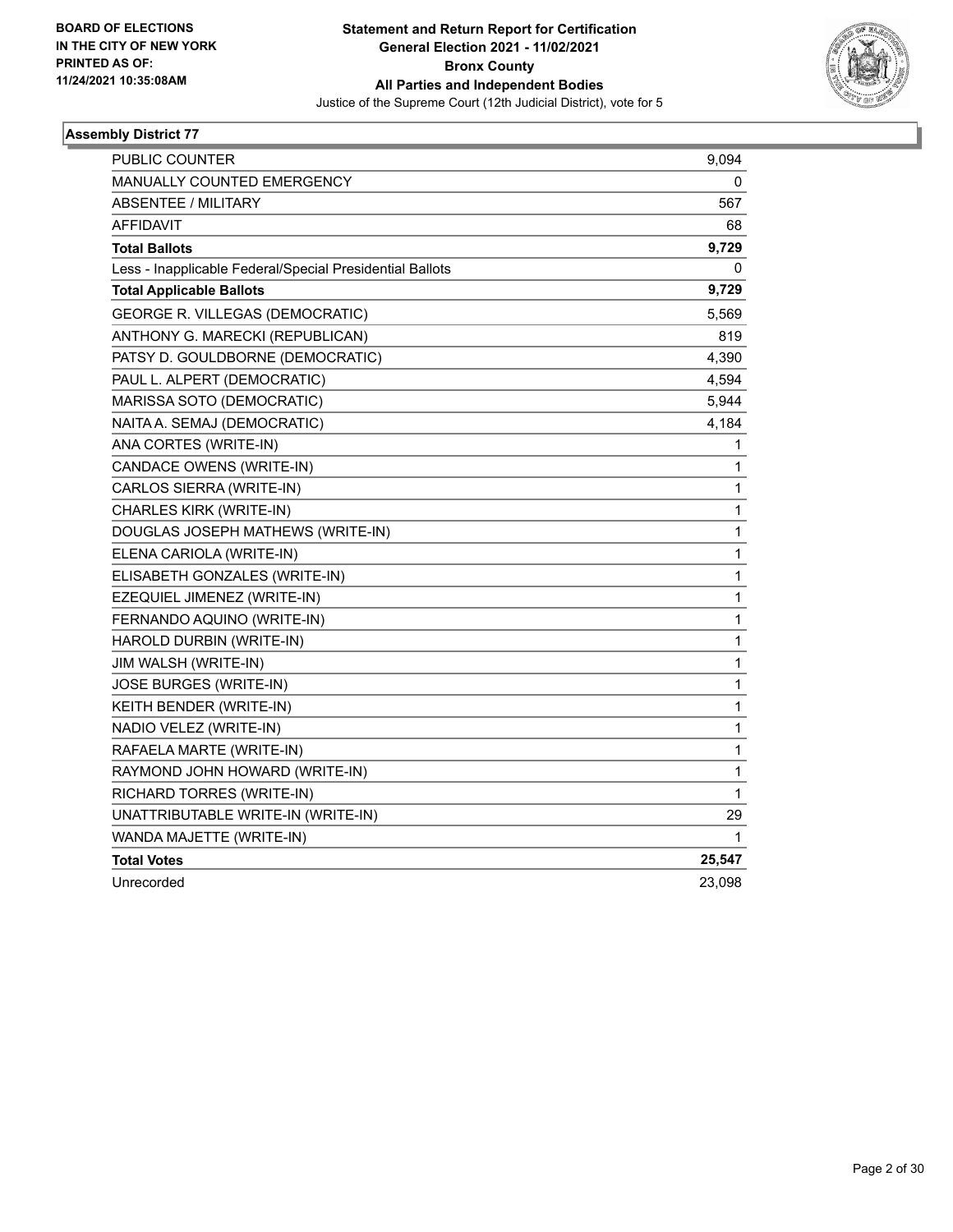

| <b>PUBLIC COUNTER</b>                                    | 6,974          |
|----------------------------------------------------------|----------------|
| MANUALLY COUNTED EMERGENCY                               | 0              |
| ABSENTEE / MILITARY                                      | 507            |
| AFFIDAVIT                                                | 63             |
| <b>Total Ballots</b>                                     | 7,544          |
| Less - Inapplicable Federal/Special Presidential Ballots | 0              |
| <b>Total Applicable Ballots</b>                          | 7,544          |
| <b>GEORGE R. VILLEGAS (DEMOCRATIC)</b>                   | 3,895          |
| ANTHONY G. MARECKI (REPUBLICAN)                          | 992            |
| PATSY D. GOULDBORNE (DEMOCRATIC)                         | 3,016          |
| PAUL L. ALPERT (DEMOCRATIC)                              | 3,200          |
| MARISSA SOTO (DEMOCRATIC)                                | 4,285          |
| NAITA A. SEMAJ (DEMOCRATIC)                              | 2,920          |
| ALEX HENRIQUEZ (WRITE-IN)                                | 1              |
| ARIALDI TEJADA (WRITE-IN)                                | 1              |
| CRISTIAN MENARD (WRITE-IN)                               | 1              |
| FORTUNE S MACRI (WRITE-IN)                               | 1              |
| FRANCIS MENARD (WRITE-IN)                                | 1              |
| FRANK MURILLO (WRITE-IN)                                 | 1              |
| GINO N GUADAGNO (WRITE-IN)                               | 1              |
| IZULEU MIDORIYA (WRITE-IN)                               | 2              |
| JAMES J SHEA (WRITE-IN)                                  | 1              |
| MARIA MARTINEZ-GARCIA (WRITE-IN)                         | 1              |
| MONICA LINDSAY (WRITE-IN)                                | 1              |
| PAUL CHIRSTOPHER KALAYDJIAN (WRITE-IN)                   | 1              |
| RALPH A DENGLER (WRITE-IN)                               | 1              |
| RAN MORI (WRITE-IN)                                      | 2              |
| ROSALIE LESLIE (WRITE-IN)                                | 1              |
| SERENDY GENAO (WRITE-IN)                                 | 1              |
| SHINICHI KUDO (WRITE-IN)                                 | 2              |
| TASHINORI YAGI (WRITE-IN)                                | $\overline{c}$ |
| THOMAS MENARD (WRITE-IN)                                 | 1              |
| TYREKE ISRAEL (WRITE-IN)                                 | 1              |
| UNATTRIBUTABLE WRITE-IN (WRITE-IN)                       | 36             |
| YADHIRA GONZALEZ TAYLOR (WRITE-IN)                       | 1              |
| YOHANNA YAJAHIRA GOMEZ MINAYA (WRITE-IN)                 | 1              |
| <b>Total Votes</b>                                       | 18,370         |
| Unrecorded                                               | 19,350         |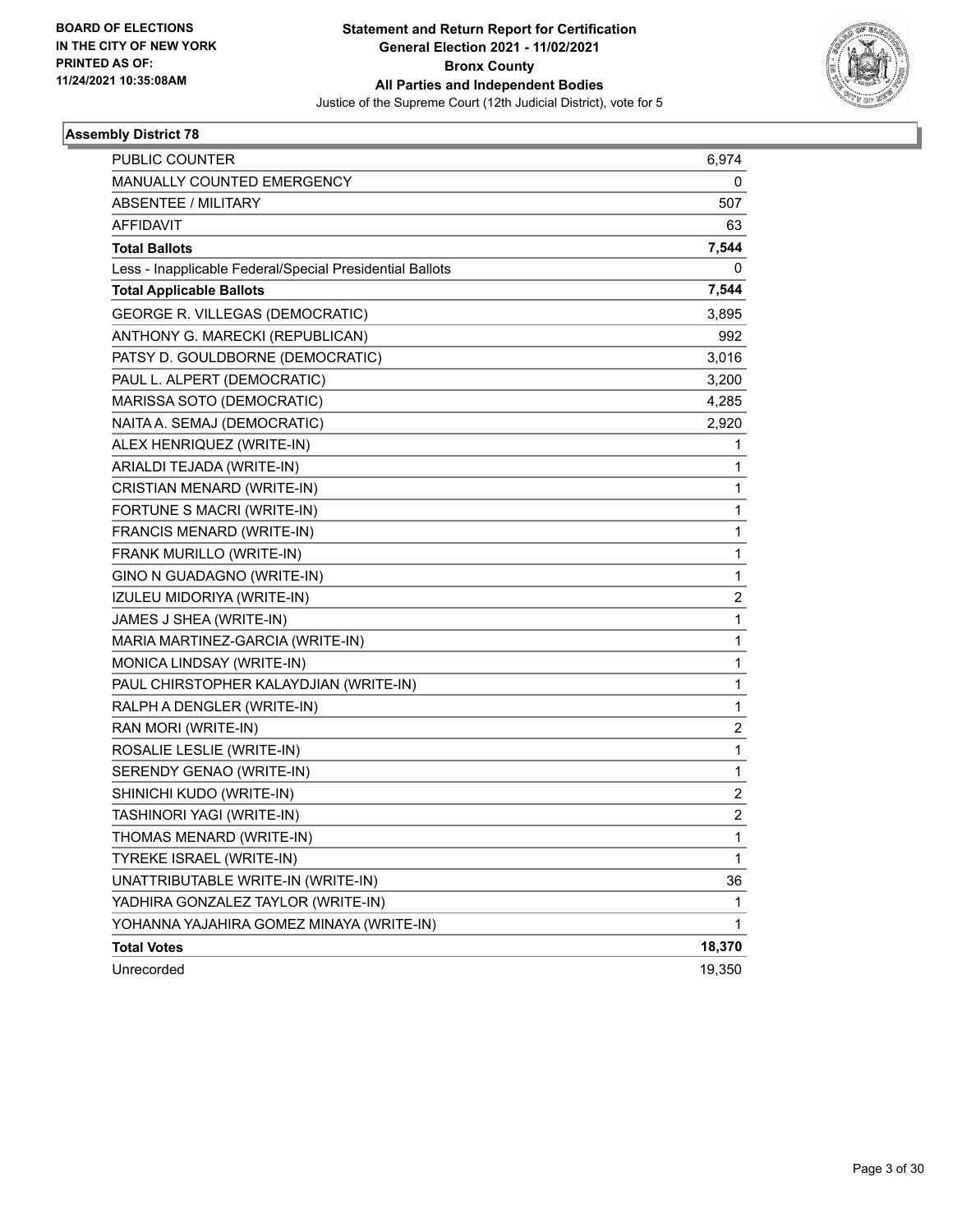

| PUBLIC COUNTER                                           | 10,252                  |
|----------------------------------------------------------|-------------------------|
| MANUALLY COUNTED EMERGENCY                               | 0                       |
| ABSENTEE / MILITARY                                      | 611                     |
| <b>AFFIDAVIT</b>                                         | 49                      |
| <b>Total Ballots</b>                                     | 10,912                  |
| Less - Inapplicable Federal/Special Presidential Ballots | 0                       |
| <b>Total Applicable Ballots</b>                          | 10,912                  |
| <b>GEORGE R. VILLEGAS (DEMOCRATIC)</b>                   | 6,091                   |
| ANTHONY G. MARECKI (REPUBLICAN)                          | 929                     |
| PATSY D. GOULDBORNE (DEMOCRATIC)                         | 4,779                   |
| PAUL L. ALPERT (DEMOCRATIC)                              | 4,959                   |
| MARISSA SOTO (DEMOCRATIC)                                | 6,385                   |
| NAITA A. SEMAJ (DEMOCRATIC)                              | 4,604                   |
| ANGEL CRUZ (WRITE-IN)                                    | 1                       |
| ARLENE DELEON (WRITE-IN)                                 | $\mathbf{1}$            |
| CAROL ROBINSON (WRITE-IN)                                | 4                       |
| CASSANDRA DEAS (WRITE-IN)                                | 1                       |
| CHRISTOPHER SMITH (WRITE-IN)                             | $\mathbf{1}$            |
| CONNIE MORALES (WRITE-IN)                                | $\overline{c}$          |
| DELILAH VASQUEZ (WRITE-IN)                               | $\mathbf{1}$            |
| EMILY MINERVA MORALES (WRITE-IN)                         | $\overline{\mathbf{c}}$ |
| FIDEL GOMEZ (WRITE-IN)                                   | $\mathbf 1$             |
| GABRIEL G ROSARIO (WRITE-IN)                             | $\mathbf{1}$            |
| JANIE WILLIAMS (WRITE-IN)                                | $\mathbf{1}$            |
| JOHN HOWARD ALGARIN (WRITE-IN)                           | $\mathbf 1$             |
| MONICA LINDSAY (WRITE-IN)                                | 5                       |
| UNATTRIBUTABLE WRITE-IN (WRITE-IN)                       | 36                      |
| UNCOUNTED WRITE-IN PER STATUTE (WRITE-IN)                | $\overline{\mathbf{c}}$ |
| WILLIAM GUZMAN JR (WRITE-IN)                             | $\mathbf{1}$            |
| YADHIRA GONZALEZ TAYLOR (WRITE-IN)                       | 1                       |
| <b>Total Votes</b>                                       | 27,809                  |
| Unrecorded                                               | 26,751                  |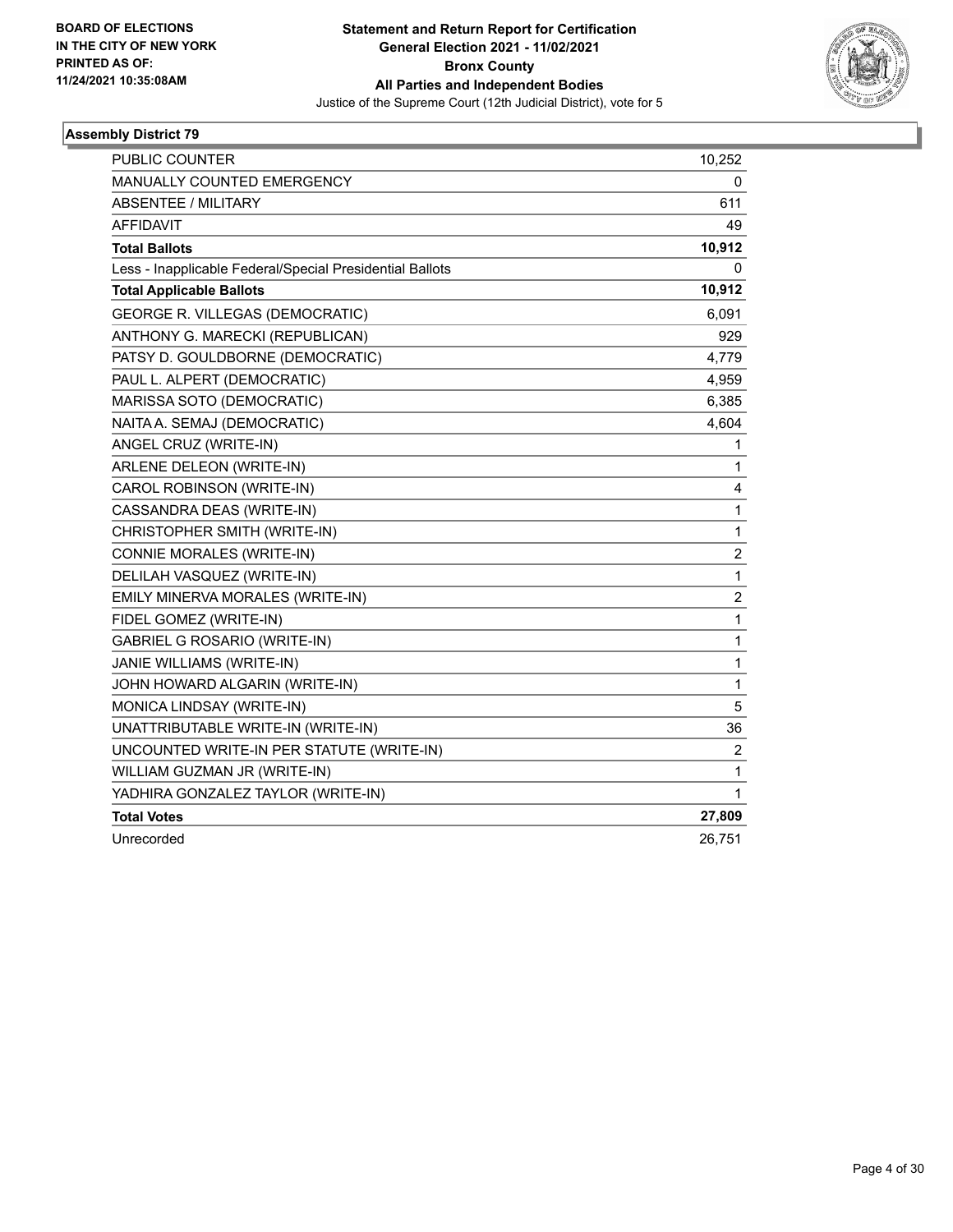

| PUBLIC COUNTER                                           | 10,798 |
|----------------------------------------------------------|--------|
| MANUALLY COUNTED EMERGENCY                               | 0      |
| <b>ABSENTEE / MILITARY</b>                               | 777    |
| <b>AFFIDAVIT</b>                                         | 59     |
| <b>Total Ballots</b>                                     | 11,634 |
| Less - Inapplicable Federal/Special Presidential Ballots | 0      |
| <b>Total Applicable Ballots</b>                          | 11,634 |
| GEORGE R. VILLEGAS (DEMOCRATIC)                          | 5,845  |
| ANTHONY G. MARECKI (REPUBLICAN)                          | 2,902  |
| PATSY D. GOULDBORNE (DEMOCRATIC)                         | 5,144  |
| PAUL L. ALPERT (DEMOCRATIC)                              | 5,289  |
| MARISSA SOTO (DEMOCRATIC)                                | 6,479  |
| NAITA A. SEMAJ (DEMOCRATIC)                              | 4,981  |
| AL SHARPTON (WRITE-IN)                                   | 1      |
| ALBERT GREENE (WRITE-IN)                                 | 1      |
| ANGELA DAVIS (WRITE-IN)                                  | 1      |
| ANITA VILLANOZ (WRITE-IN)                                | 1      |
| ANTHONY L HERBERT (WRITE-IN)                             | 2      |
| <b>BEN SHAPIRO (WRITE-IN)</b>                            | 1      |
| BENJAMIN A. ELY (WRITE-IN)                               | 1      |
| BERNIE SANDERS (WRITE-IN)                                | 1      |
| BHARATI KEMRAJ (WRITE-IN)                                | 1      |
| CARLOS HERERRA (WRITE-IN)                                | 1      |
| CAROL FERRARO (WRITE-IN)                                 | 1      |
| CHANEL MATA (WRITE-IN)                                   | 1      |
| CHARLENE L QUINONES (WRITE-IN)                           | 1      |
| CHRIS LENNON (WRITE-IN)                                  | 1      |
| CHRISTOPHER BRENNAN (WRITE-IN)                           | 1      |
| CHRISTOPHER LIN (WRITE-IN)                               | 1      |
| CORNELL WEST (WRITE-IN)                                  | 1      |
| DEBORAH JACKSON (WRITE-IN)                               | 1      |
| DEVON RADLIN (WRITE-IN)                                  | 1      |
| DONALD J. TRUMP (WRITE-IN)                               | 3      |
| DREW FREEDMAN (WRITE-IN)                                 | 1      |
| EILON SILVER-FRANKEL (WRITE-IN)                          | 1      |
| ELIZABETH ABRAHAMSON (WRITE-IN)                          | 1      |
| ELLIOT ENGEL (WRITE-IN)                                  | 1      |
| FRANK RUBINO (WRITE-IN)                                  | 1      |
| GEOVANNA PENA (WRITE-IN)                                 | 1      |
| GINO MARMORATO (WRITE-IN)                                | 1      |
| GREGORY HERRERA (WRITE-IN)                               | 1      |
| HECTOR LOPEZ BALLESTEROS (WRITE-IN)                      | 1      |
| ISAAC IANELES (WRITE-IN)                                 | 1      |
| ISAAC MOORE (WRITE-IN)                                   | 2      |
| JACK MCCARION (WRITE-IN)                                 | 1      |
| JAMES MACKEY (WRITE-IN)                                  | 1      |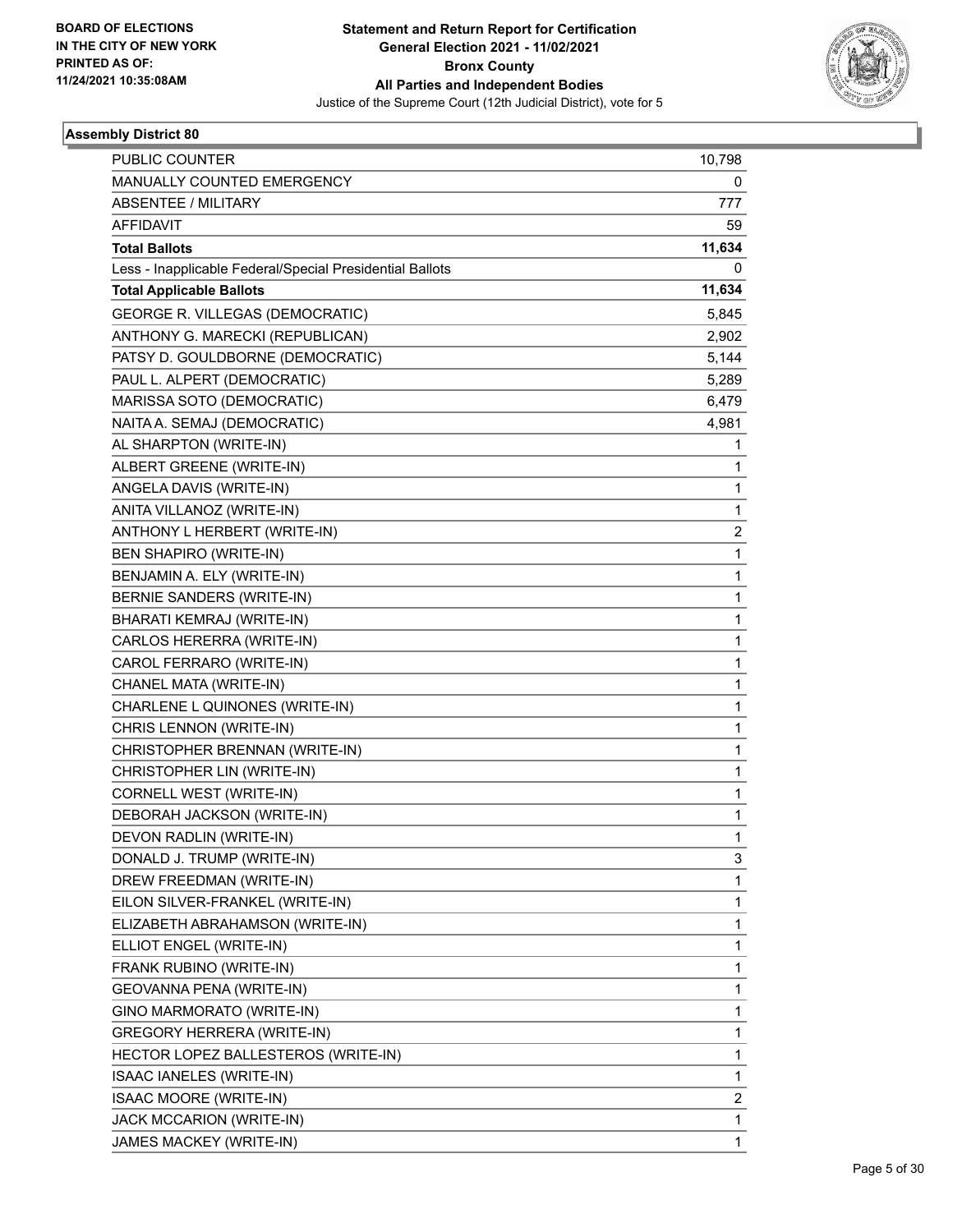

| JASON ABRAHMSON (WRITE-IN)         | 1           |
|------------------------------------|-------------|
| JOAN MEDORI (WRITE-IN)             | 1           |
| JOE PANEBIANCO (WRITE-IN)          | 1           |
| JOHN ARTIS (WRITE-IN)              | $\mathbf 1$ |
| JOHN ZACCARO (WRITE-IN)            | 1           |
| JOSEPH RADICE (WRITE-IN)           | 1           |
| JOSEPH VILLA (WRITE-IN)            | 1           |
| JOSHUA D ROSARIO (WRITE-IN)        | 1           |
| JOY TRIAGO FERNANDEZ (WRITE-IN)    | 1           |
| KEN LEE (WRITE-IN)                 | $\mathbf 1$ |
| LINDA POUST (WRITE-IN)             | 1           |
| MARK GJONAJ (WRITE-IN)             | 2           |
| MARK MURYNEC (WRITE-IN)            | 1           |
| MARY ELLIOTT (WRITE-IN)            | 1           |
| MICHAEL NASH (WRITE-IN)            | 1           |
| MICHAEL RADICE (WRITE-IN)          | $\mathbf 1$ |
| MICHAEL RYAN (WRITE-IN)            | 1           |
| MIGUELINA CAMILLO (WRITE-IN)       | 1           |
| MONICA LINDSAY (WRITE-IN)          | 1           |
| NAOMI KLEIN (WRITE-IN)             | 1           |
| PETER J ROSARIO JR (WRITE-IN)      | 1           |
| PHILIP TUBIOLO (WRITE-IN)          | $\mathbf 1$ |
| RICHARD E FORD (WRITE-IN)          | 1           |
| RICHIE SHAKININIGAN (WRITE-IN)     | 1           |
| RUDY GIULIANI (WRITE-IN)           | 1           |
| SAMMY RAVELO (WRITE-IN)            | 1           |
| SAMUEL KARUAWI (WRITE-IN)          | 1           |
| SOPHIA GURULE (WRITE-IN)           | 1           |
| STANLEY K SCHLEIN (WRITE-IN)       | 2           |
| STANLEY MESSA (WRITE-IN)           | 1           |
| STEVE R RUDOLPH (WRITE-IN)         | 1           |
| THOMAS J FORD (WRITE-IN)           | 1           |
| TONY WHITE (WRITE-IN)              | 1           |
| TRAMNYOU BAO NGUYEN (WRITE-IN)     | 1           |
| UNATTRIBUTABLE WRITE-IN (WRITE-IN) | 54          |
| VALERIE CARRINGTON (WRITE-IN)      | 1           |
| WILDA TORRES (WRITE-IN)            | 1           |
| YADHIRA GONZALEZ TAYLOR (WRITE-IN) | 3           |
| YADI GONZALEZ (WRITE-IN)           | 1           |
| YARI STRACHUMAN (WRITE-IN)         | 1           |
| YVONNE SABELLI (WRITE-IN)          | 1           |
| <b>Total Votes</b>                 | 30,775      |
| Unrecorded                         | 27,395      |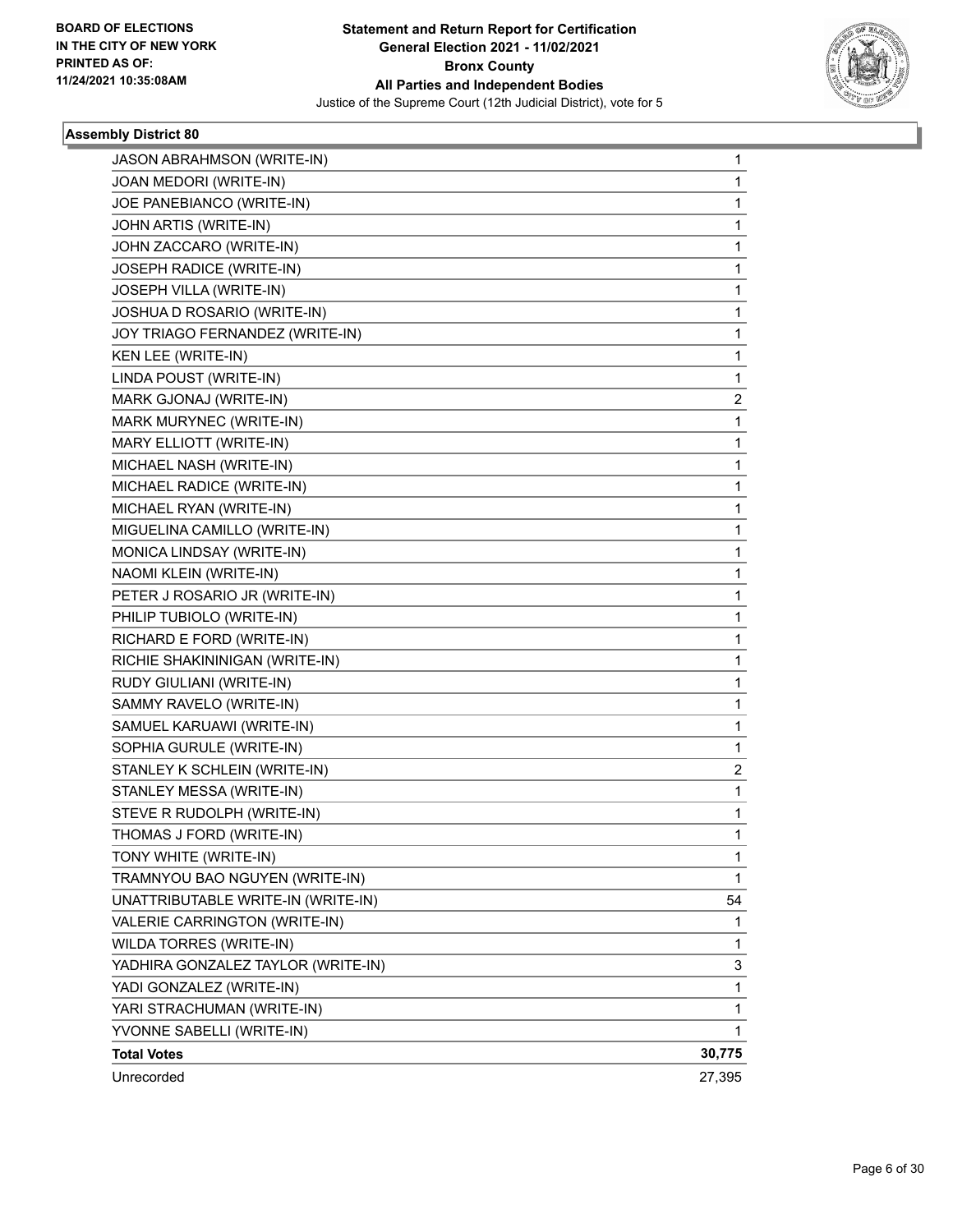

| PUBLIC COUNTER                                           | 16,245       |
|----------------------------------------------------------|--------------|
| MANUALLY COUNTED EMERGENCY                               | 0            |
| <b>ABSENTEE / MILITARY</b>                               | 2,237        |
| <b>AFFIDAVIT</b>                                         | 97           |
| <b>Total Ballots</b>                                     | 18,579       |
| Less - Inapplicable Federal/Special Presidential Ballots | 0            |
| <b>Total Applicable Ballots</b>                          | 18,579       |
| GEORGE R. VILLEGAS (DEMOCRATIC)                          | 10,450       |
| ANTHONY G. MARECKI (REPUBLICAN)                          | 4,156        |
| PATSY D. GOULDBORNE (DEMOCRATIC)                         | 10,018       |
| PAUL L. ALPERT (DEMOCRATIC)                              | 10,280       |
| MARISSA SOTO (DEMOCRATIC)                                | 11,426       |
| NAITA A. SEMAJ (DEMOCRATIC)                              | 9,660        |
| ALBERT LEVY (WRITE-IN)                                   | 1            |
| ALEX KIM (WRITE-IN)                                      | 1            |
| ALEXANDER KESTANBAM (WRITE-IN)                           | 1            |
| ALEXANDRIA OCASIO-CORTEZ (WRITE-IN)                      | 1            |
| ANN MATHEWS (WRITE-IN)                                   | 1            |
| ANTHONY VARGAS (WRITE-IN)                                | 1            |
| ARIEL FUENTES (WRITE-IN)                                 | 1            |
| ARTHUR LEVY (WRITE-IN)                                   | 1            |
| BARBRA L KAIL (WRITE-IN)                                 | 1            |
| BETH LEVINE (WRITE-IN)                                   | 1            |
| <b>BRANDON LAKES (WRITE-IN)</b>                          | 1            |
| BRYAN GRANNUM (WRITE-IN)                                 | 1            |
| CARL MEHLING (WRITE-IN)                                  | $\mathbf{1}$ |
| CARLOS VELASQUEZ (WRITE-IN)                              | 1            |
| CHERYL CHIOVETTA (WRITE-IN)                              | 2            |
| CHRIS CUOMO (WRITE-IN)                                   | $\mathbf{1}$ |
| CHRISTOPHER BURKE (WRITE-IN)                             | 1            |
| CHRISTOPHER GUTTADARO (WRITE-IN)                         | 1            |
| CIATTA BAYSAH (WRITE-IN)                                 | 1            |
| CONNIE MORALES (WRITE-IN)                                | 1            |
| DAN GORDON (WRITE-IN)                                    | 1            |
| DAN PADERNACHT (WRITE-IN)                                | 1            |
| DANIEL JOHNSON (WRITE-IN)                                | 1            |
| DARCEL CLARK (WRITE-IN)                                  | 1            |
| DASHA GUTMAN (WRITE-IN)                                  | 1            |
| DAVID KONIG (WRITE-IN)                                   | 1            |
| DEMERY NUNEZ (WRITE-IN)                                  | 1            |
| DEREK GARRISON-BEDELL (WRITE-IN)                         | 1            |
| DIANA AYALA (WRITE-IN)                                   | 1            |
| DONA BRADLEY (WRITE-IN)                                  | 1            |
| DONALD J. TRUMP (WRITE-IN)                               | 3            |
| DONALD TRUMP JR. (WRITE-IN)                              | 1            |
| DONTEL ECTJUDGES (WRITE-IN)                              | 1            |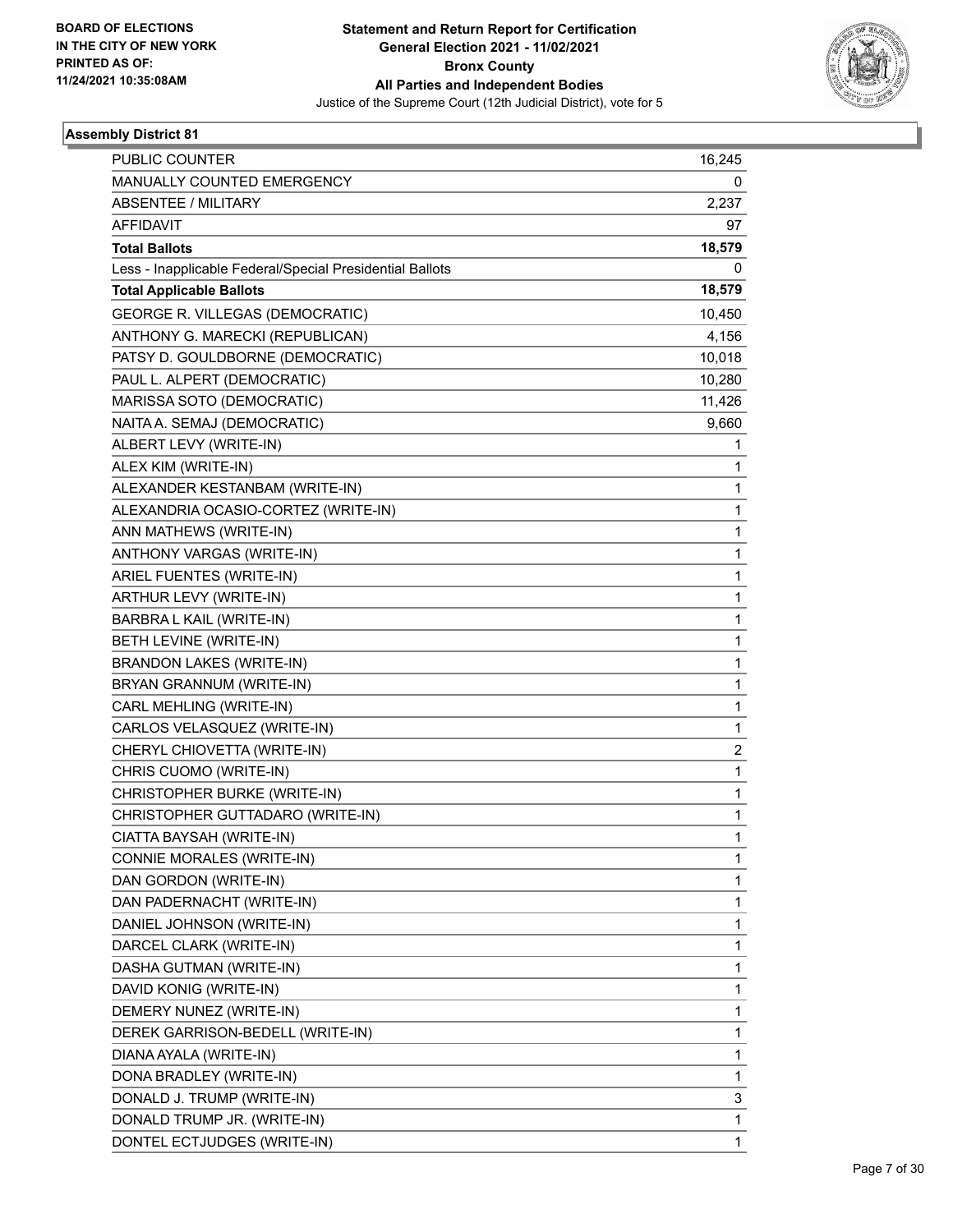

| EDEN SCHACHNER (WRITE-IN)       | $\mathbf{1}$ |
|---------------------------------|--------------|
| EFRAIN GONZALEZ (WRITE-IN)      | 1            |
| EFRAIN HERSTIC (WRITE-IN)       | 1            |
| ELIANA CHIOVETTA (WRITE-IN)     | 2            |
| ELIZABETH BONINA (WRITE-IN)     | 1            |
| ELIZABETH WILSON (WRITE-IN)     | 1            |
| EMILIO A. MARTINEZ (WRITE-IN)   | 1            |
| EMILY WHITFIELD (WRITE-IN)      | 1            |
| EPHRAIM SAVITT (WRITE-IN)       | 1            |
| ERIC DINOWITZ (WRITE-IN)        | 1            |
| ERIC FISHER (WRITE-IN)          | 1            |
| ERNST H. ROSENBERGER (WRITE-IN) | 1            |
| ESTEBAN GALVAN (WRITE-IN)       | 1            |
| EUGENE DEBS (WRITE-IN)          | 1            |
| FAY A FARESE (WRITE-IN)         | 1            |
| <b>GAIL MCBRIDE (WRITE-IN)</b>  | 1            |
| <b>GEORGE PATAKI (WRITE-IN)</b> | 1            |
| <b>GEORGE TINKA (WRITE-IN)</b>  | 1            |
| GIANNA CHIOVETTA (WRITE-IN)     | 1            |
| GIANNI CHIOVETTA (WRITE-IN)     | 1            |
| <b>GRADY JUDD (WRITE-IN)</b>    | 1            |
| HOWARD KEISMAN (WRITE-IN)       | 1            |
| ILEANA TORRES (WRITE-IN)        | 1            |
| JACK IRA WARSHAW (WRITE-IN)     | 1            |
| JAMES BRENNAN (WRITE-IN)        | 1            |
| JAMES BURKE (WRITE-IN)          | 1            |
| JAMES KANE (WRITE-IN)           | 1            |
| JANINE PIRRO (WRITE-IN)         | 1            |
| JAVIER HIDALGO (WRITE-IN)       | 1            |
| JEFFREY DINOWITZ (WRITE-IN)     | 1            |
| JEFFREY GLUCKSMAN (WRITE-IN)    | 1            |
| JEFFREY LAUFER (WRITE-IN)       | 1            |
| JEREMY FEIT (WRITE-IN)          | 1            |
| JOE GILBERT (WRITE-IN)          | 1            |
| JOEL SIMON (WRITE-IN)           | 1            |
| JOHANNA ABAD (WRITE-IN)         | 1            |
| JOHN DESIO (WRITE-IN)           | 1            |
| JOHN FEERICK (WRITE-IN)         | 2            |
| JOHN JOSEPH KELLEY (WRITE-IN)   | 1            |
| JOHN REYNOLDS (WRITE-IN)        | 1            |
| JOHN ROONEY (WRITE-IN)          | 1            |
| JOSE ALMANZAR (WRITE-IN)        | 1            |
| JOSEPG KONIG (WRITE-IN)         | 1            |
| JOSEPH A. BONDY (WRITE-IN)      | 1            |
| JOSHUA ZAKHAROV (WRITE-IN)      | 1            |
| JUDITH SCHIENLIN (WRITE-IN)     | 1            |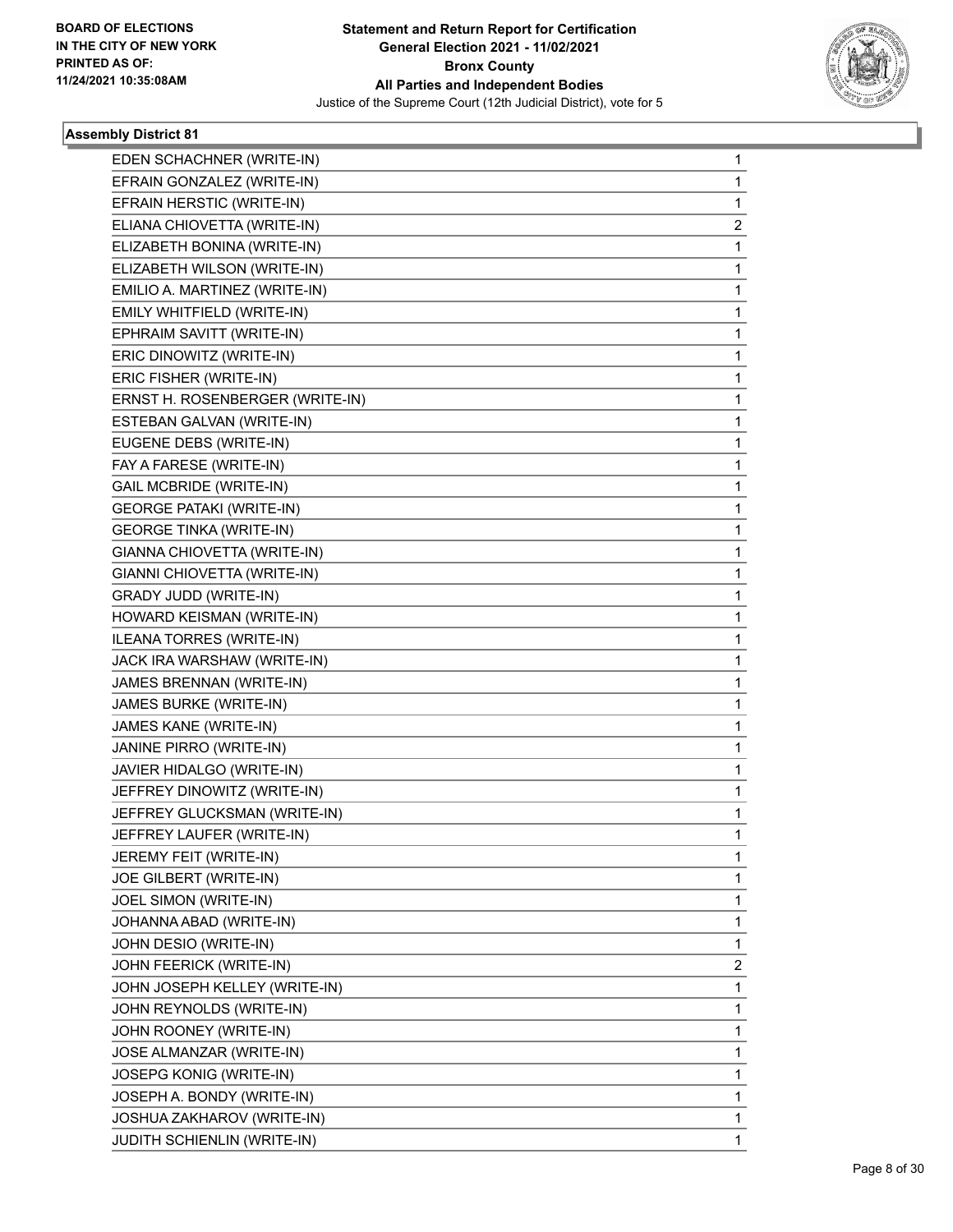

٠

| JULIE S. RAPHAEL (WRITE-IN)       | 1            |
|-----------------------------------|--------------|
| KATE THEOBALD (WRITE-IN)          | 1            |
| KHALID BROWDER (WRITE-IN)         | 1            |
| KIMBERLY MCBRIDE (WRITE-IN)       | 1            |
| KRISTIN KEHO (WRITE-IN)           | 1            |
| LARRY B MENDELWITZ (WRITE-IN)     | 1            |
| LAUREN CHIOVETTA (WRITE-IN)       | 1            |
| LEN DIBENIKO (WRITE-IN)           | 1            |
| LEON TROTSKY (WRITE-IN)           | 1            |
| LORRAINE COYLE (WRITE-IN)         | 1            |
| MARGUERITA DI GERANIMO (WRITE-IN) | 1            |
| MARILYN FEERICK (WRITE-IN)        | 2            |
| MARY GIBSON (WRITE-IN)            | 1            |
| MATTAN SCHACHNER (WRITE-IN)       | 1            |
| MAYBEL KELLY (WRITE-IN)           | 1            |
| MICHAEL BILDNER (WRITE-IN)        | 1            |
| MICHAEL HANSEN (WRITE-IN)         | 1            |
| MICHAEL SUSANA (WRITE-IN)         | 1            |
| MIKE MCCORMICK (WRITE-IN)         | 1            |
| MITCHELL ADLER (WRITE-IN)         | 1            |
| MONICA LINDSAY (WRITE-IN)         | 1            |
| NELIDA VELEZ (WRITE-IN)           | 1            |
| NICHOLAS KONIG (WRITE-IN)         | 2            |
| OPHELIA KELLY (WRITE-IN)          | 1            |
| PAMELA INGHAM (WRITE-IN)          | 1            |
| PATRICIA GILHOOLEY (WRITE-IN)     | 1            |
| PAUL ELLIS (WRITE-IN)             | 1            |
| PAUL GOETZ (WRITE-IN)             | 1            |
| PAULE RIVERA (WRITE-IN)           | 1            |
| PETER LEE (WRITE-IN)              | 1            |
| PHIL STEINBERG (WRITE-IN)         | 1            |
| RACHEL LEVINE (WRITE-IN)          | 1            |
| RAFAEL MARTINEZ (WRITE-IN)        | 1            |
| RAMON JIMENEZ (WRITE-IN)          | 1            |
| RANDY BERNFELD (WRITE-IN)         | 1            |
| RANDY E. BERNFELD (WRITE-IN)      | 1            |
| RANDYE BERGFELD (WRITE-IN)        | 1            |
| RICHARD TANCO (WRITE-IN)          | 1            |
| ROBERT A. ROONEY (WRITE-IN)       | 1            |
| ROBERT ALLAN (WRITE-IN)           | 1            |
| ROSEMARY GINTY (WRITE-IN)         | 1            |
| RUDY GIULIANI (WRITE-IN)          | 3            |
| SAMMY RAVELO (WRITE-IN)           | 1            |
| SANDRA MAY (WRITE-IN)             | 1            |
| SARA CHANG (WRITE-IN)             | 1            |
| SEAN P. BRADY (WRITE-IN)          | $\mathbf{1}$ |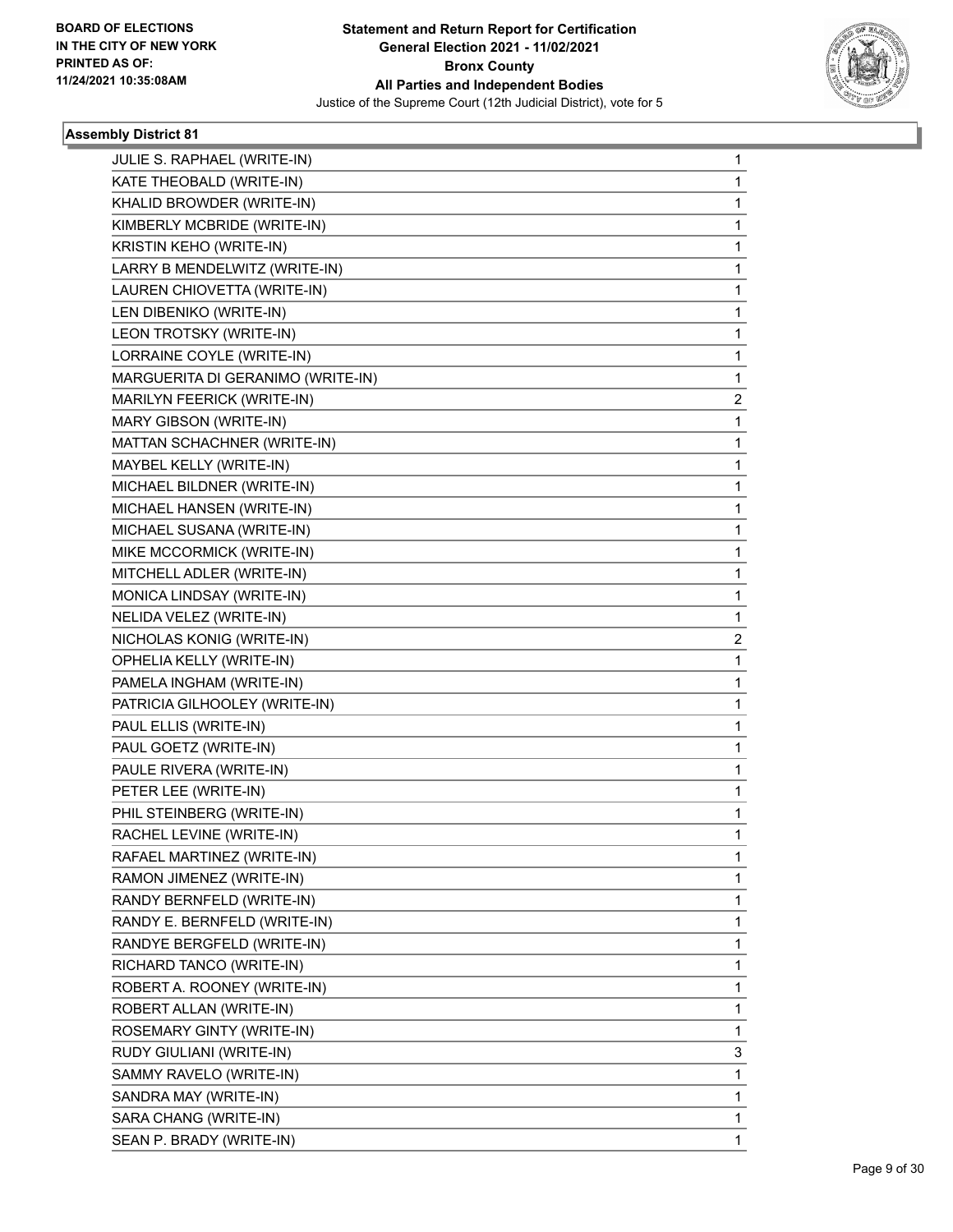

| SONIA SOTOMAYOR (WRITE-IN)         |        |
|------------------------------------|--------|
| STEVEN FROOT (WRITE-IN)            |        |
| STUART F. GARTNER (WRITE-IN)       | 2      |
| TED CONOVER (WRITE-IN)             |        |
| THOMAS CAREY (WRITE-IN)            |        |
| THOMAS MCBRIDE (WRITE-IN)          |        |
| TRACY FREERICK (WRITE-IN)          |        |
| UNATTRIBUTABLE WRITE-IN (WRITE-IN) | 169    |
| <b>VICENTA CACERES (WRITE-IN)</b>  |        |
| <b>VICTORIA SMITH (WRITE-IN)</b>   |        |
| <b>WILLIAM FEERICK (WRITE-IN)</b>  |        |
| <b>Total Votes</b>                 | 56,304 |
| Unrecorded                         | 36,591 |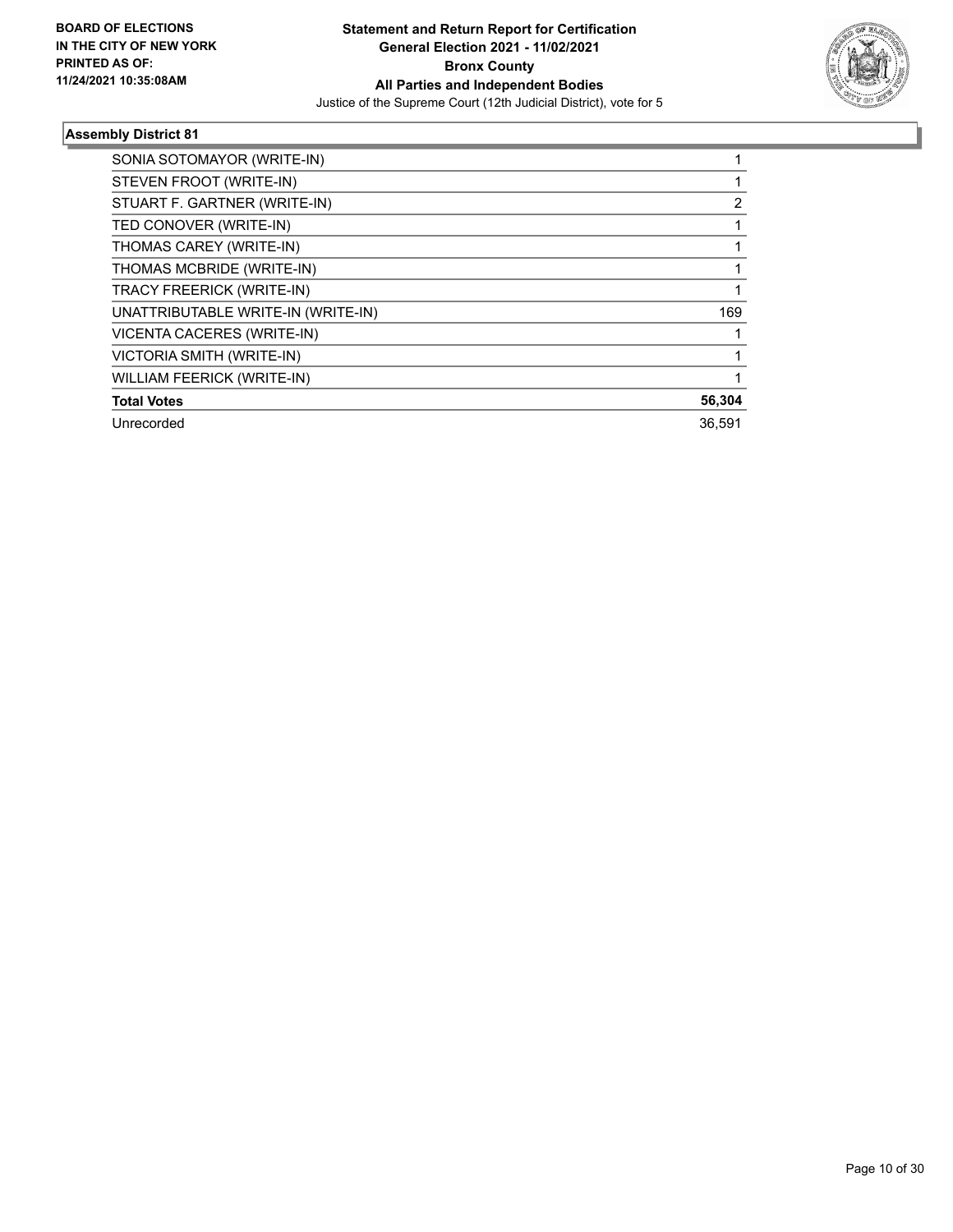

| PUBLIC COUNTER                                           | 19,375       |
|----------------------------------------------------------|--------------|
| MANUALLY COUNTED EMERGENCY                               | 0            |
| <b>ABSENTEE / MILITARY</b>                               | 1,323        |
| <b>AFFIDAVIT</b>                                         | 101          |
| <b>Total Ballots</b>                                     | 20,799       |
| Less - Inapplicable Federal/Special Presidential Ballots | 0            |
| <b>Total Applicable Ballots</b>                          | 20,799       |
| GEORGE R. VILLEGAS (DEMOCRATIC)                          | 9,752        |
| ANTHONY G. MARECKI (REPUBLICAN)                          | 6,863        |
| PATSY D. GOULDBORNE (DEMOCRATIC)                         | 8,890        |
| PAUL L. ALPERT (DEMOCRATIC)                              | 8,980        |
| MARISSA SOTO (DEMOCRATIC)                                | 10,815       |
| NAITA A. SEMAJ (DEMOCRATIC)                              | 8,495        |
| AARON KAPLAN (WRITE-IN)                                  | 1            |
| ADAM ROSELLO (WRITE-IN)                                  | 1            |
| ALEKSANDER MICI (WRITE-IN)                               | 2            |
| ALEXANDRIA OCASIO-CORTEZ (WRITE-IN)                      | $\mathbf{1}$ |
| ALLISON DICARLO (WRITE-IN)                               | 1            |
| ANDREW MCCARRICK (WRITE-IN)                              | $\mathbf{1}$ |
| ANTHONY MARCO (WRITE-IN)                                 | $\mathbf{1}$ |
| ANTHONY NUNEZ (WRITE-IN)                                 | 1            |
| ANTONIA BRUNO (WRITE-IN)                                 | 2            |
| ASHLEY RIVERA (WRITE-IN)                                 | $\mathbf{1}$ |
| BARBARA A. DIFIORE (WRITE-IN)                            | 1            |
| BARBARA DIFIORE (WRITE-IN)                               | $\mathbf{1}$ |
| BILL CLINTON (WRITE-IN)                                  | $\mathbf{1}$ |
| <b>BRANDON SINGH (WRITE-IN)</b>                          | 1            |
| BREDAN CAREY (WRITE-IN)                                  | $\mathbf 1$  |
| BRENDAN HOUGH (WRITE-IN)                                 | $\mathbf{1}$ |
| <b>BRUCE SCHANBERF (WRITE-IN)</b>                        | 1            |
| BRYAN KANDOR (WRITE-IN)                                  | $\mathbf{1}$ |
| CAROL FRAGOLA (WRITE-IN)                                 | 1            |
| CAROLE CUT (WRITE-IN)                                    | 1            |
| CATHLEEN CEBEK (WRITE-IN)                                | 1            |
| CHARLES MCLAUGHLIN (WRITE-IN)                            | $\mathbf{1}$ |
| CHARLES PERRY (WRITE-IN)                                 | 1            |
| CHRIS SLATTERY (WRITE-IN)                                | $\mathbf 1$  |
| CHRISTOPHER CROWE (WRITE-IN)                             | $\mathbf{1}$ |
| CURTIS SLIWA (WRITE-IN)                                  | 1            |
| CYNN GERBINO (WRITE-IN)                                  | $\mathbf{1}$ |
| CYNTHIA CORDES (WRITE-IN)                                | 1            |
| CYNTHIA ISALES (WRITE-IN)                                | 1            |
| DABY B. CARRERAS (WRITE-IN)                              | $\mathbf 1$  |
| DAN CERINI (WRITE-IN)                                    | $\mathbf{1}$ |
| DANA R CAROTENUTO (WRITE-IN)                             | 1            |
| DANIEL S. CONNOLLY (WRITE-IN)                            | $\mathbf{1}$ |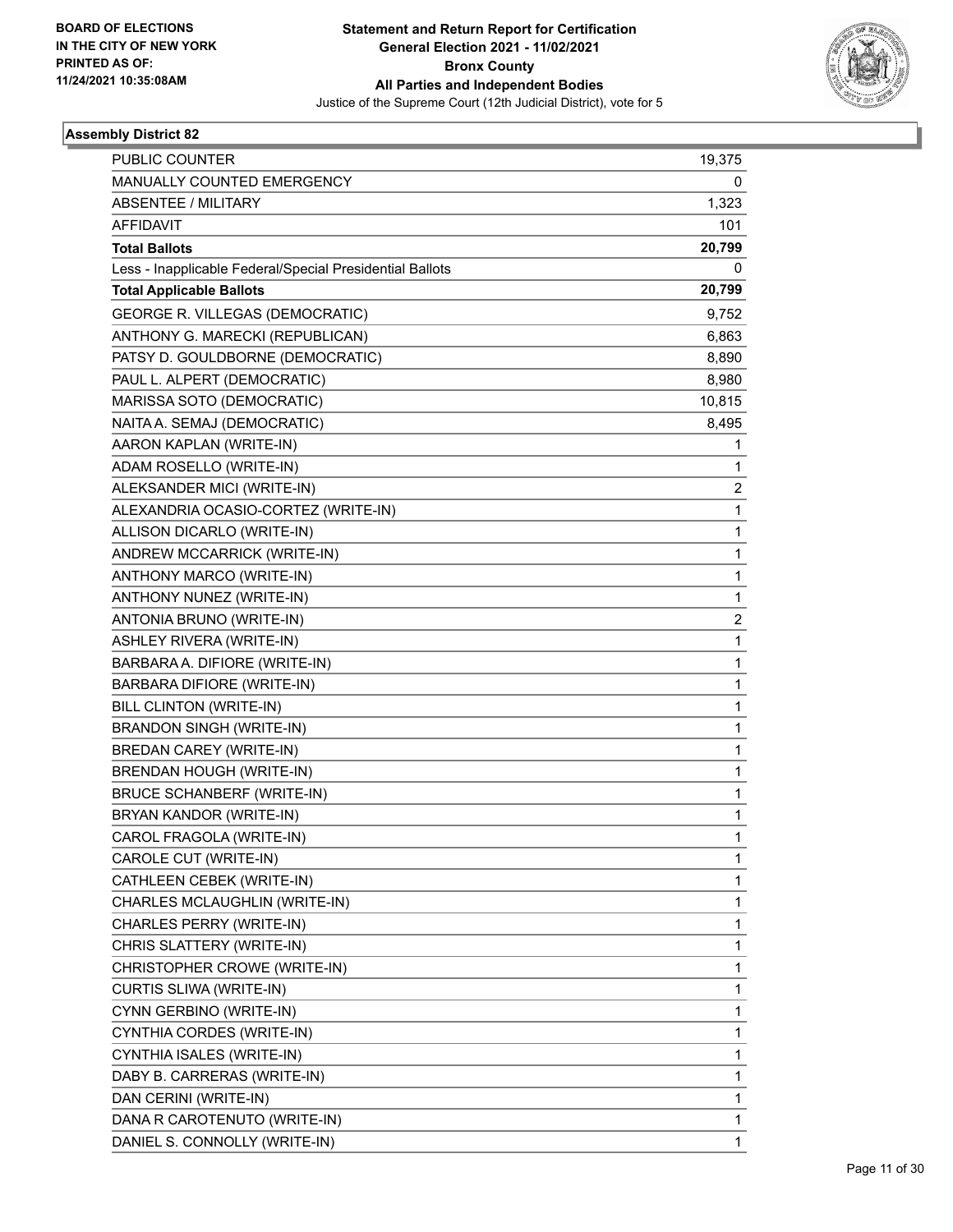

٠

| DAVID KILKENNY (WRITE-IN)       | 1           |
|---------------------------------|-------------|
| DEBRA ROSARIO (WRITE-IN)        | 1           |
| DECZ NUTZ (WRITE-IN)            | 1           |
| DONALD J. TRUMP (WRITE-IN)      | 3           |
| DONALD TRUMP JR. (WRITE-IN)     | 1           |
| DORIS MURPHY (WRITE-IN)         | 1           |
| EDWIN BERROA (WRITE-IN)         | 1           |
| ERIN CROWE (WRITE-IN)           | 1           |
| ERNIE ANASTOS (WRITE-IN)        | 1           |
| FRANCIS RAMFIL JR. (WRITE-IN)   | 1           |
| FRANK PIRAGLIA (WRITE-IN)       | 1           |
| GANA; IEL MARRERO (WRITE-IN)    | 1           |
| <b>GEORGE BUSH (WRITE-IN)</b>   | 1           |
| GINO MARMORATO (WRITE-IN)       | 3           |
| HARRISON MCKAY (WRITE-IN)       | $\mathbf 1$ |
| HARVEY RIVERA (WRITE-IN)        | 1           |
| HERB ALPERT (WRITE-IN)          | 1           |
| HILLARY CLINTON (WRITE-IN)      | 1           |
| HUGH OLUNNEY (WRITE-IN)         | 1           |
| IAN MURPHY (WRITE-IN)           | 1           |
| IRA STOLNICK (WRITE-IN)         | 1           |
| J C POLANCO (WRITE-IN)          | 1           |
| JACKIE BATTIN (WRITE-IN)        | 1           |
| JAMAAL BAILEY (WRITE-IN)        | 1           |
| JAMES KELLY (WRITE-IN)          | 1           |
| JANAE HUNTE (WRITE-IN)          | 1           |
| JANELLE KING (WRITE-IN)         | 1           |
| JANET BITNER (WRITE-IN)         | 1           |
| JANET GOODMAN-CLARK (WRITE-IN)  | 1           |
| JEANINE MCCORMACK (WRITE-IN)    | 1           |
| JEFFRE DESKOVIC (WRITE-IN)      | 1           |
| JEFFREY D KLEIN (WRITE-IN)      | 1           |
| JENNIFER R. CONNOLLY (WRITE-IN) | 2           |
| JIMMY LANE (WRITE-IN)           | 1           |
| JOE MCCADDEN (WRITE-IN)         | 1           |
| JOE ROGAN (WRITE-IN)            | 1           |
| JOE SCHAVON (WRITE-IN)          | 1           |
| JOHN A. TABACCO (WRITE-IN)      | 1           |
| JOHN B. LYNCH (WRITE-IN)        | 1           |
| JOHN C. DIFIORE (WRITE-IN)      | 1           |
| JOHN DOYLE (WRITE-IN)           | 1           |
| JOHN FOLEY (WRITE-IN)           | 1           |
| JOHN M. MURPHY (WRITE-IN)       | 1           |
| JOHN MARTIN (WRITE-IN)          | 1           |
| JOHN MCLAUGHLIN (WRITE-IN)      | 1           |
| JOHN SMITH (WRITE-IN)           | 1           |
|                                 |             |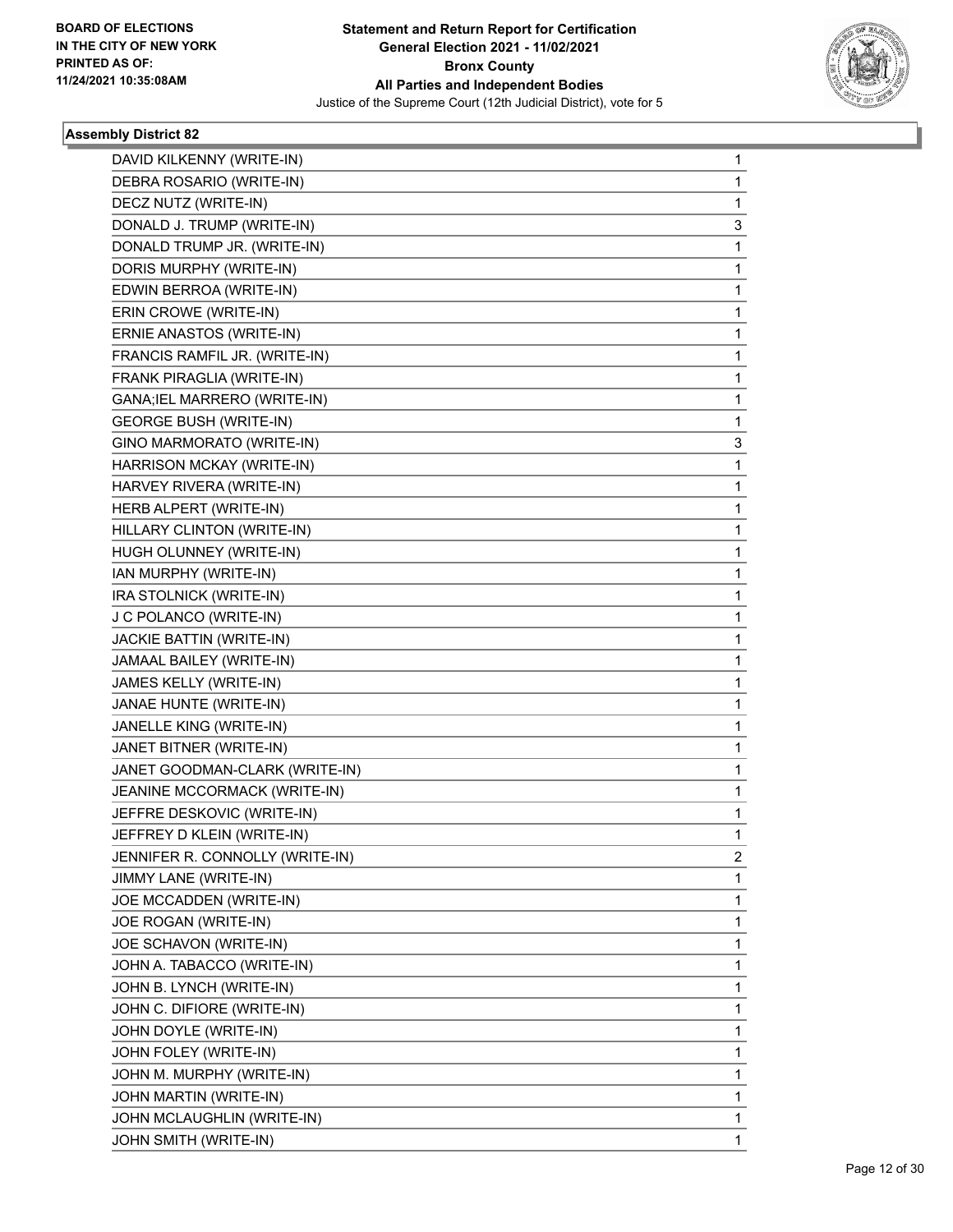

| JOHN TYRRELL (WRITE-IN)         | 1 |
|---------------------------------|---|
| JORGEJ. VARGAS (WRITE-IN)       | 1 |
| JOSEFA LOSADA (WRITE-IN)        | 1 |
| JOSEPH KUMPAN (WRITE-IN)        | 1 |
| JOSEPH S. CONNOLLY (WRITE-IN)   | 1 |
| JOSEPH W. MELENDEZ (WRITE-IN)   | 1 |
| JULIUS C. DIFIORE (WRITE-IN)    | 1 |
| JUSTINE MURPHY (WRITE-IN)       | 1 |
| KANYE WEST (WRITE-IN)           | 1 |
| LARRY DIFOLCO (WRITE-IN)        | 1 |
| LARRY SPHEY JR. (WRITE-IN)      | 1 |
| LATISHA JAMES (WRITE-IN)        | 1 |
| LESKO BRANDON (WRITE-IN)        | 1 |
| LYNNE PERRY (WRITE-IN)          | 1 |
| MARIE MCCRRICK (WRITE-IN)       | 1 |
| MARK LEVIN (WRITE-IN)           | 1 |
| MARK LINARDO (WRITE-IN)         | 1 |
| MARK THOMCHES (WRITE-IN)        | 1 |
| MARTIN CAREY (WRITE-IN)         | 1 |
| MARTIN MORRIS (WRITE-IN)        | 1 |
| MARTIN PEPORICK (WRITE-IN)      | 1 |
| MATTHEW COFF (WRITE-IN)         | 1 |
| MCCOY MOSS (WRITE-IN)           | 1 |
| MICHAEL RENDINO (WRITE-IN)      | 2 |
| MICHAEL ROBERT BURKE (WRITE-IN) | 1 |
| MIKE PENSE (WRITE-IN)           | 1 |
| MONICA LINDSAY (WRITE-IN)       | 1 |
| NATALIE JS GARCIA (WRITE-IN)    | 1 |
| NICHOLAS DICARLO (WRITE-IN)     | 1 |
| NICHOLAS INCOVETTA (WRITE-IN)   | 1 |
| PAUL A. RODRIGUEZ (WRITE-IN)    | 2 |
| PAUL RODRIGUEZ (WRITE-IN)       | 1 |
| REBECCA YOUNG (WRITE-IN)        | 1 |
| RICHARD MARRANO (WRITE-IN)      | 1 |
| ROBERT CARTRELL (WRITE-IN)      | 1 |
| ROBERT GRIPP (WRITE-IN)         | 1 |
| RONAN WRIGHT (WRITE-IN)         | 1 |
| ROS IAMPOLI (WRITE-IN)          | 1 |
| RUTH TALENTINO (WRITE-IN)       | 1 |
| SAL CETERONO (WRITE-IN)         | 1 |
| SONIA PEREZ (WRITE-IN)          | 1 |
| STEPHEN J. DIFIORE (WRITE-IN)   | 1 |
| STEPHEN PAUL DEVILLE (WRITE-IN) | 1 |
| STEVEN TORRES (WRITE-IN)        | 1 |
| TAISHA CHAMBERS (WRITE-IN)      | 1 |
| THOMAS SOWELL (WRITE-IN)        | 1 |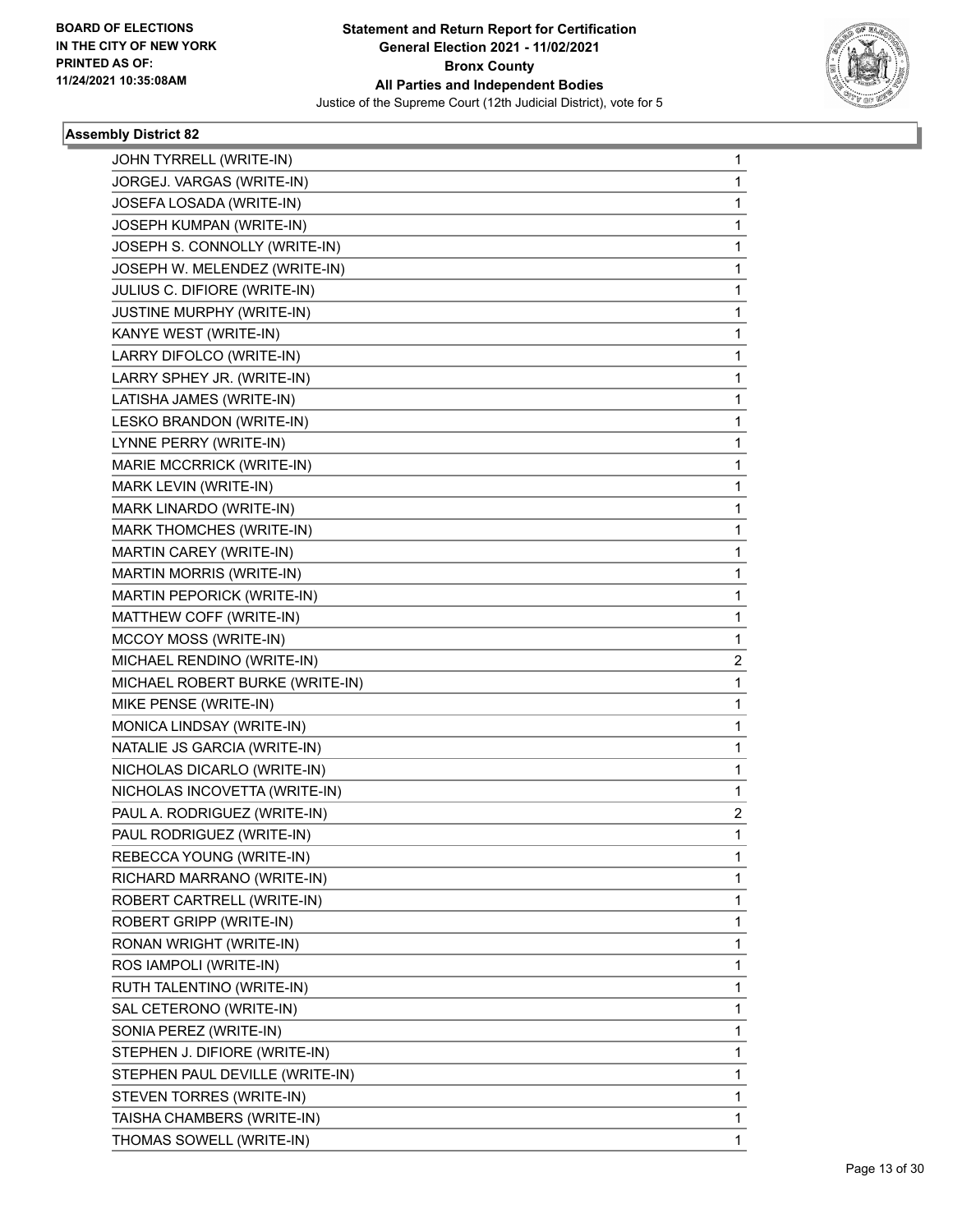

| TIMOTHY O'HARA (WRITE-IN)          | 2      |
|------------------------------------|--------|
| TOM DERIRAN (WRITE-IN)             |        |
| TYLER ZITAC (WRITE-IN)             |        |
| UNATTRIBUTABLE WRITE-IN (WRITE-IN) | 135    |
| VINCENT CUTIGNOLA (WRITE-IN)       |        |
| YADHIRA GONZALEZ TAYLOR (WRITE-IN) |        |
| <b>Total Votes</b>                 | 54,070 |
| Unrecorded                         | 49.925 |
|                                    |        |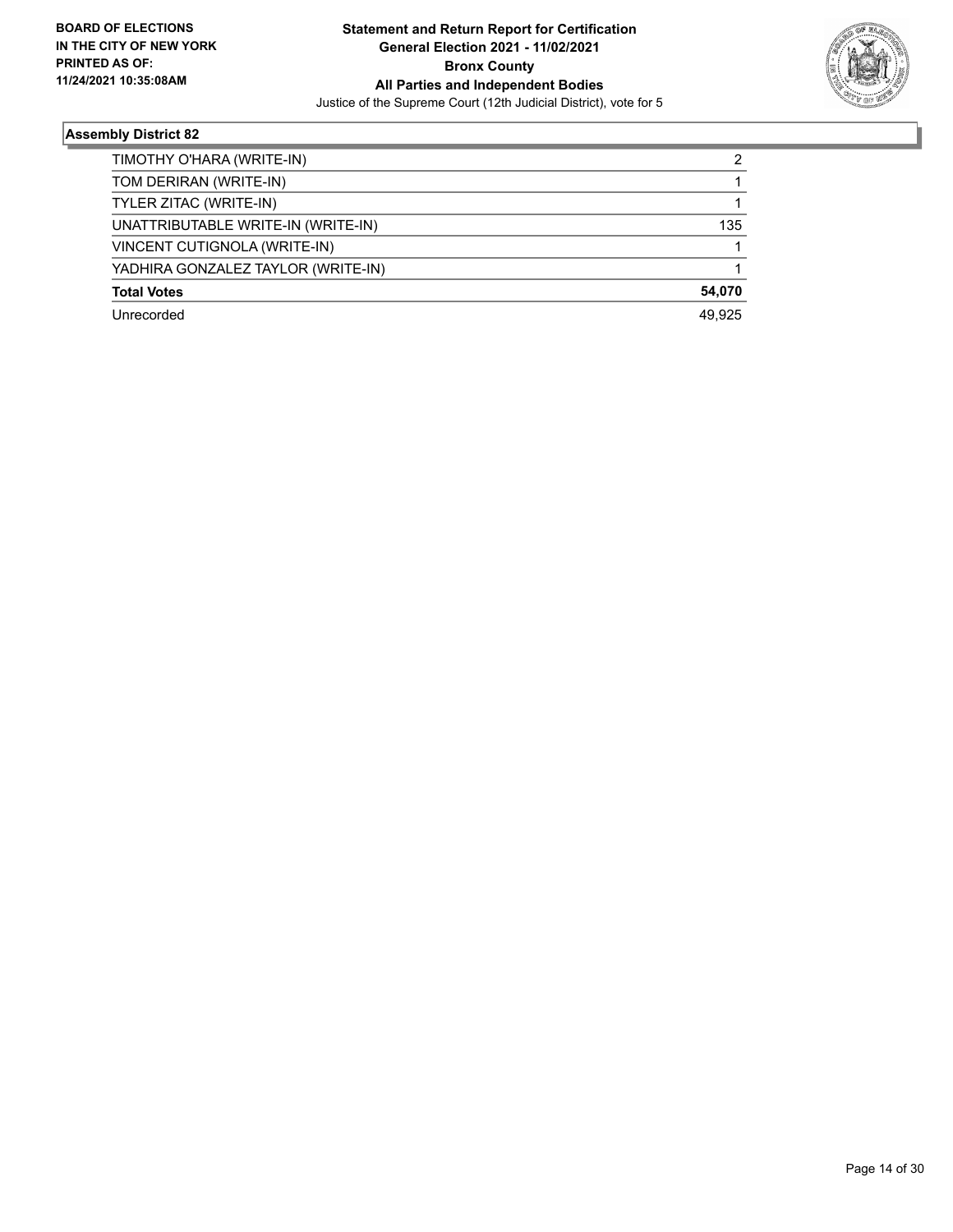

| <b>PUBLIC COUNTER</b>                                    | 12,760 |
|----------------------------------------------------------|--------|
| MANUALLY COUNTED EMERGENCY                               | 0      |
| ABSENTEE / MILITARY                                      | 759    |
| <b>AFFIDAVIT</b>                                         | 68     |
| <b>Total Ballots</b>                                     | 13,587 |
| Less - Inapplicable Federal/Special Presidential Ballots | 0      |
| <b>Total Applicable Ballots</b>                          | 13,587 |
| GEORGE R. VILLEGAS (DEMOCRATIC)                          | 8,513  |
| ANTHONY G. MARECKI (REPUBLICAN)                          | 944    |
| PATSY D. GOULDBORNE (DEMOCRATIC)                         | 7,887  |
| PAUL L. ALPERT (DEMOCRATIC)                              | 7,756  |
| MARISSA SOTO (DEMOCRATIC)                                | 8,622  |
| NAITA A. SEMAJ (DEMOCRATIC)                              | 7,369  |
| ANTHONY L HERBERT (WRITE-IN)                             | 2      |
| BREONNA TAYLOR (WRITE-IN)                                | 1      |
| CARLOS BERRIOS (WRITE-IN)                                | 1      |
| DABY B. CARRERAS (WRITE-IN)                              | 1      |
| DALE BENJAMIN DRAKEFORD (WRITE-IN)                       | 1      |
| DEVI NAMPIAPARAMPRIL (WRITE-IN)                          | 1      |
| DIMITRUIS RICHARDSON (WRITE-IN)                          | 1      |
| FANNIE LOU HAMER (WRITE-IN)                              | 1      |
| JOHN LYON (WRITE-IN)                                     | 1      |
| JOSE COLON (WRITE-IN)                                    | 1      |
| KAJARA BOYD (WRITE-IN)                                   | 1      |
| KENT BELL (WRITE-IN)                                     | 1      |
| LAMONT PAUL (WRITE-IN)                                   | 1      |
| LATISHA JAMES (WRITE-IN)                                 | 1      |
| LEE GINGRAS III (WRITE-IN)                               | 1      |
| MELVIN MENYE (WRITE-IN)                                  | 1      |
| NASIR MUHAMMAD (WRITE-IN)                                | 1      |
| PAUL A. RODRIGUEZ (WRITE-IN)                             | 1      |
| PEARL CORBIN (WRITE-IN)                                  | 1      |
| RICHARD M. HAMILTON (WRITE-IN)                           | 1      |
| ROBERT A. IRVING (WRITE-IN)                              | 1      |
| SAMMY RAVELO (WRITE-IN)                                  | 2      |
| SEAN BELL (WRITE-IN)                                     | 1      |
| SHAHABUDEEN ALLY (WRITE-IN)                              | 1      |
| SHAMEEN CHAPPELL (WRITE-IN)                              | 1      |
| SHIRLEY CHISOM (WRITE-IN)                                | 1      |
| STACEY ABREMS (WRITE-IN)                                 | 1      |
| UNATTRIBUTABLE WRITE-IN (WRITE-IN)                       | 36     |
| WILLIAM PEPITONE (WRITE-IN)                              | 2      |
| <b>Total Votes</b>                                       | 41,158 |
| Unrecorded                                               | 26,777 |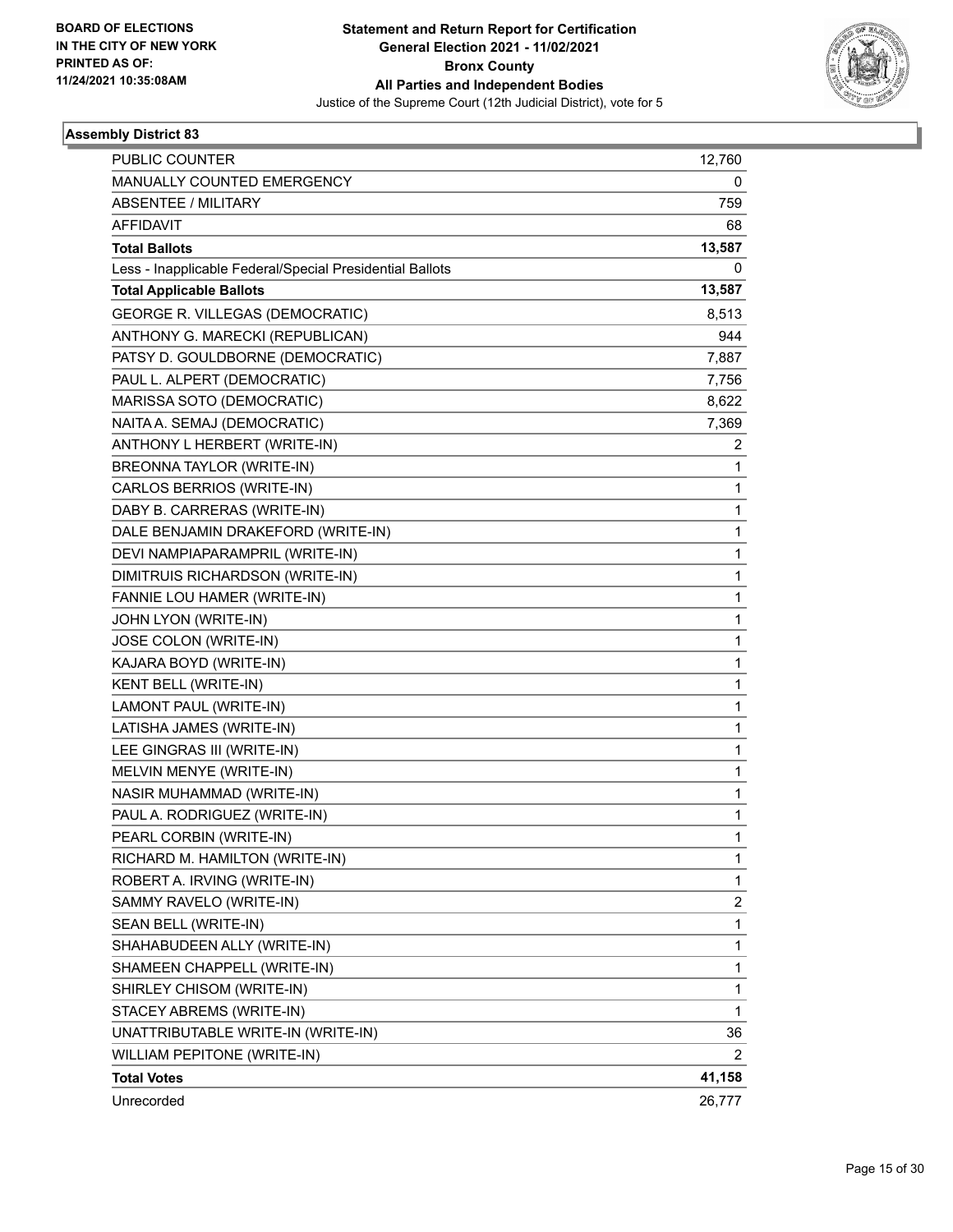

| <b>PUBLIC COUNTER</b>                                    | 8,679        |
|----------------------------------------------------------|--------------|
| MANUALLY COUNTED EMERGENCY                               | 0            |
| <b>ABSENTEE / MILITARY</b>                               | 400          |
| <b>AFFIDAVIT</b>                                         | 56           |
| <b>Total Ballots</b>                                     | 9,135        |
| Less - Inapplicable Federal/Special Presidential Ballots | $\mathbf{0}$ |
| <b>Total Applicable Ballots</b>                          | 9,135        |
| <b>GEORGE R. VILLEGAS (DEMOCRATIC)</b>                   | 4,792        |
| ANTHONY G. MARECKI (REPUBLICAN)                          | 926          |
| PATSY D. GOULDBORNE (DEMOCRATIC)                         | 3,642        |
| PAUL L. ALPERT (DEMOCRATIC)                              | 3,825        |
| MARISSA SOTO (DEMOCRATIC)                                | 5,395        |
| NAITA A. SEMAJ (DEMOCRATIC)                              | 3,547        |
| AKILAH BROWNE (WRITE-IN)                                 | 1            |
| AMY CONY BARRELL (WRITE-IN)                              | 1            |
| ANA MARIA CARDENAS (WRITE-IN)                            | 1            |
| ARIANA CARTY (WRITE-IN)                                  | 1            |
| <b>CORRINE KOHUT (WRITE-IN)</b>                          | 1            |
| KLAUDIA CABALLERO (WRITE-IN)                             | 1            |
| MAYRA VELAZQUEZ (WRITE-IN)                               | 1            |
| MONICA LINDSAY (WRITE-IN)                                | 1            |
| PEDRO CABALLERO (WRITE-IN)                               | 1            |
| SHIMRON GALLIMORE (WRITE-IN)                             | 1            |
| SOFIA CABALLERO (WRITE-IN)                               | 1            |
| UNATTRIBUTABLE WRITE-IN (WRITE-IN)                       | 36           |
| YADHIRA GONZALEZ TAYLOR (WRITE-IN)                       | 1            |
| <b>Total Votes</b>                                       | 22,175       |
| Unrecorded                                               | 23,500       |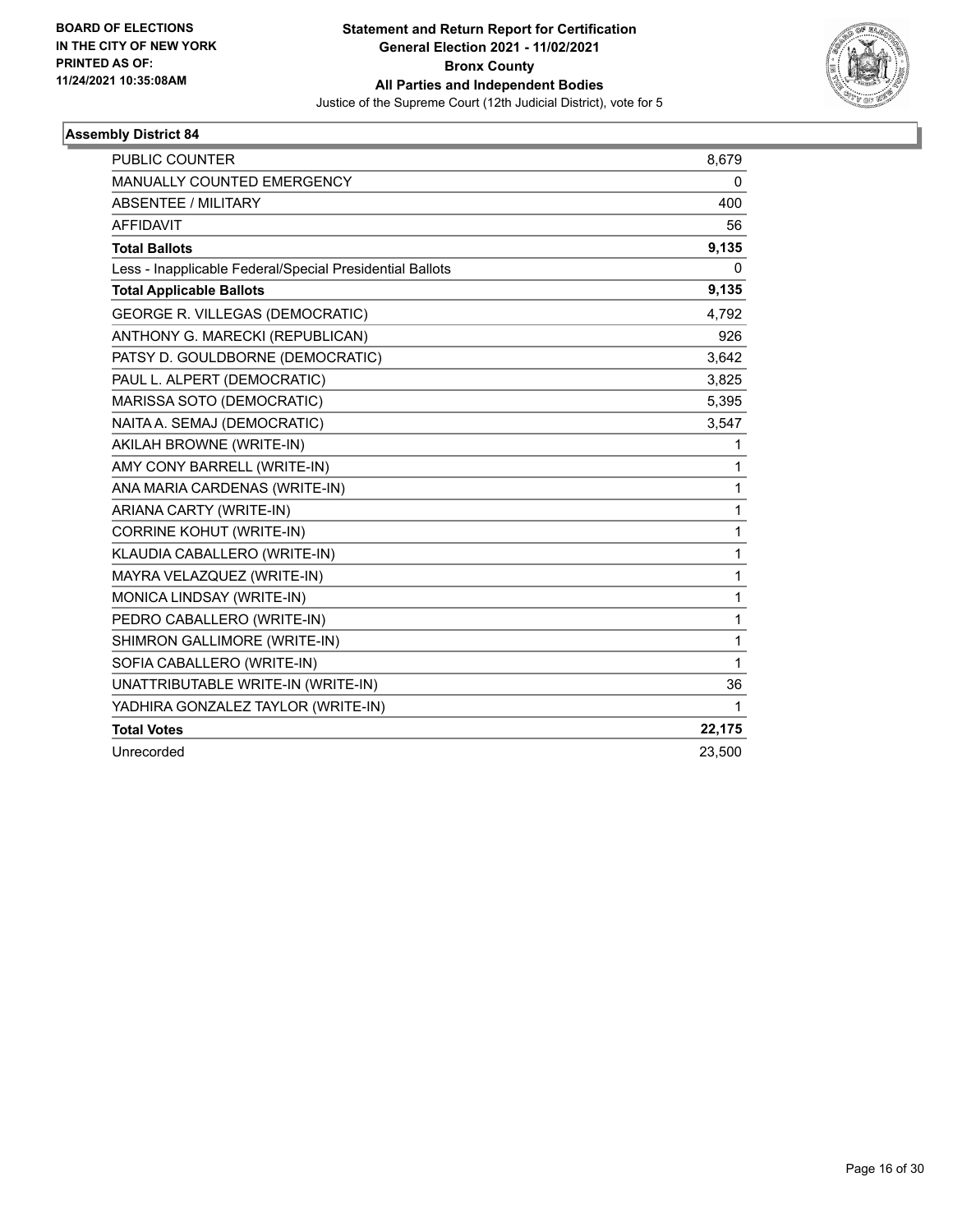

| PUBLIC COUNTER                                           | 8,893          |
|----------------------------------------------------------|----------------|
| MANUALLY COUNTED EMERGENCY                               | 0              |
| <b>ABSENTEE / MILITARY</b>                               | 520            |
| <b>AFFIDAVIT</b>                                         | 48             |
| <b>Total Ballots</b>                                     | 9,461          |
| Less - Inapplicable Federal/Special Presidential Ballots | 0              |
| <b>Total Applicable Ballots</b>                          | 9,461          |
| GEORGE R. VILLEGAS (DEMOCRATIC)                          | 5,084          |
| ANTHONY G. MARECKI (REPUBLICAN)                          | 1,072          |
| PATSY D. GOULDBORNE (DEMOCRATIC)                         | 3,891          |
| PAUL L. ALPERT (DEMOCRATIC)                              | 3,936          |
| MARISSA SOTO (DEMOCRATIC)                                | 5,507          |
| NAITA A. SEMAJ (DEMOCRATIC)                              | 3,755          |
| ANDREW GIULIANI (WRITE-IN)                               | 1              |
| DARCEL CLARK (WRITE-IN)                                  | $\overline{c}$ |
| <b>GREG KELLY (WRITE-IN)</b>                             | 1              |
| MONICA LINDSAY (WRITE-IN)                                | 1              |
| PETER MITCHELL (WRITE-IN)                                | $\mathbf{1}$   |
| RAMON BELLO (WRITE-IN)                                   | 1              |
| RUDY GIULIANI (WRITE-IN)                                 | 1              |
| SISTER E JONES BEY (WRITE-IN)                            | 1              |
| UNATTRIBUTABLE WRITE-IN (WRITE-IN)                       | 33             |
| WALLACE JEAN (WRITE-IN)                                  | 1              |
| <b>Total Votes</b>                                       | 23,288         |
| Unrecorded                                               | 24.017         |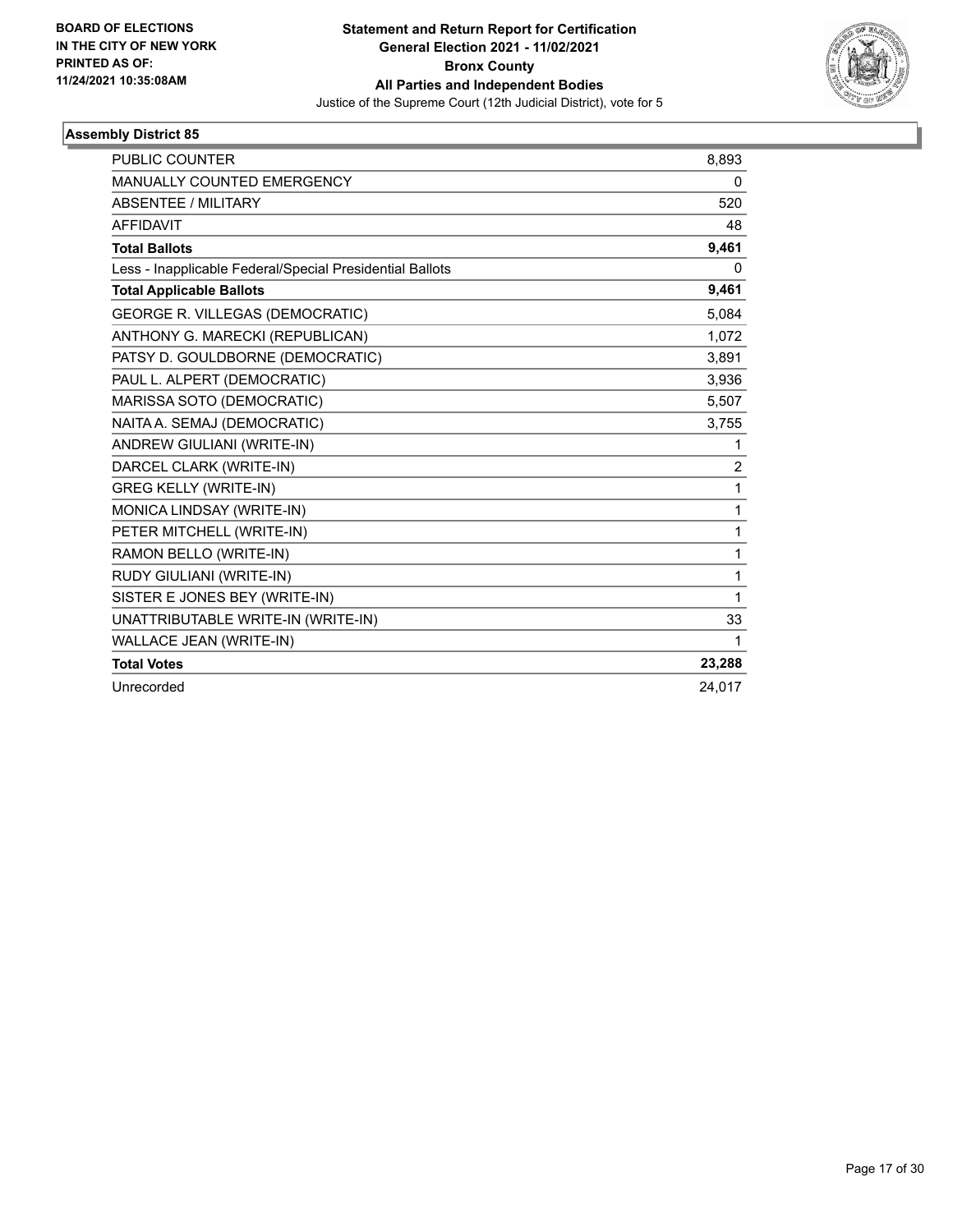

| PUBLIC COUNTER                                           | 7,453        |
|----------------------------------------------------------|--------------|
| MANUALLY COUNTED EMERGENCY                               | 0            |
| <b>ABSENTEE / MILITARY</b>                               | 552          |
| <b>AFFIDAVIT</b>                                         | 40           |
| <b>Total Ballots</b>                                     | 8,045        |
| Less - Inapplicable Federal/Special Presidential Ballots | 0            |
| <b>Total Applicable Ballots</b>                          | 8,045        |
| <b>GEORGE R. VILLEGAS (DEMOCRATIC)</b>                   | 3,995        |
| ANTHONY G. MARECKI (REPUBLICAN)                          | 808          |
| PATSY D. GOULDBORNE (DEMOCRATIC)                         | 3,046        |
| PAUL L. ALPERT (DEMOCRATIC)                              | 3,247        |
| MARISSA SOTO (DEMOCRATIC)                                | 4,463        |
| NAITA A. SEMAJ (DEMOCRATIC)                              | 2,923        |
| CARMEN PINERO (WRITE-IN)                                 | 1            |
| FERNANDO FRASIER (WRITE-IN)                              | 1            |
| HARRY SUAREZ (WRITE-IN)                                  | 1            |
| JEANNINE PIRRO (WRITE-IN)                                | 1            |
| JUDY SHEINDIN (WRITE-IN)                                 | $\mathbf{1}$ |
| MAGGIE GREENFIELD (WRITE-IN)                             | $\mathbf{1}$ |
| MONICA LINDSAY (WRITE-IN)                                | 1            |
| PAMELA BROWN (WRITE-IN)                                  | 1            |
| STEPHEN E DAVIS (WRITE-IN)                               | 1            |
| UNATTRIBUTABLE WRITE-IN (WRITE-IN)                       | 18           |
| WILFRED JACKSON (WRITE-IN)                               | 1            |
| WONGTZU L HENRIQUEZ (WRITE-IN)                           | $\mathbf{1}$ |
| <b>Total Votes</b>                                       | 18,511       |
| Unrecorded                                               | 21,714       |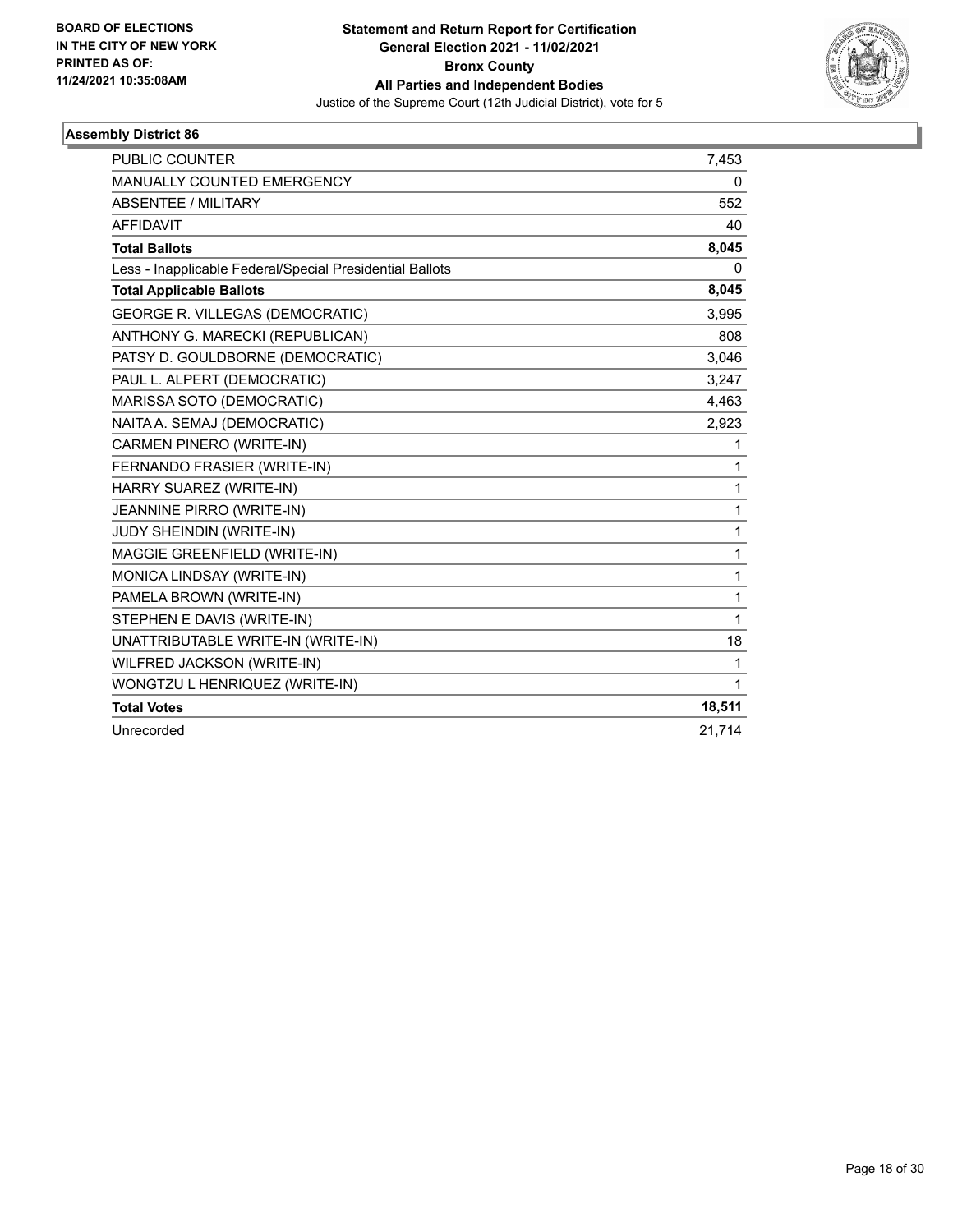

| PUBLIC COUNTER                                           | 8,828  |
|----------------------------------------------------------|--------|
| MANUALLY COUNTED EMERGENCY                               | 0      |
| <b>ABSENTEE / MILITARY</b>                               | 740    |
| <b>AFFIDAVIT</b>                                         | 82     |
| <b>Total Ballots</b>                                     | 9,650  |
| Less - Inapplicable Federal/Special Presidential Ballots | 0      |
| <b>Total Applicable Ballots</b>                          | 9,650  |
| GEORGE R. VILLEGAS (DEMOCRATIC)                          | 5,521  |
| ANTHONY G. MARECKI (REPUBLICAN)                          | 1,344  |
| PATSY D. GOULDBORNE (DEMOCRATIC)                         | 4,473  |
| PAUL L. ALPERT (DEMOCRATIC)                              | 4,621  |
| MARISSA SOTO (DEMOCRATIC)                                | 5,844  |
| NAITA A. SEMAJ (DEMOCRATIC)                              | 4,343  |
| AGUSTA MELENDEZ (WRITE-IN)                               | 1      |
| ANDREW YANG (WRITE-IN)                                   | 1      |
| ANGEL VIVES (WRITE-IN)                                   | 1      |
| BILLY JOHNSON (WRITE-IN)                                 | 1      |
| CHARLES JOHNSON (WRITE-IN)                               | 1      |
| DAVID VIVES (WRITE-IN)                                   | 1      |
| JENNIFER CRUZ (WRITE-IN)                                 | 1      |
| JOHN DAVIS (WRITE-IN)                                    | 1      |
| JOHN SMITH (WRITE-IN)                                    | 1      |
| MICHAEL WHITMAN (WRITE-IN)                               | 1      |
| MIROSLABIA VEGA (WRITE-IN)                               | 1      |
| MONICA LINDSAY (WRITE-IN)                                | 3      |
| RANDY ABREU (WRITE-IN)                                   | 1      |
| RANDY MCFADDEN (WRITE-IN)                                | 1      |
| ROBERT ZIGREST (WRITE-IN)                                | 1      |
| SPIKE COHEN (WRITE-IN)                                   | 1      |
| THEODERIK TRAJANSON (WRITE-IN)                           | 1      |
| UNATTRIBUTABLE WRITE-IN (WRITE-IN)                       | 38     |
| WILLIAM NELSON (WRITE-IN)                                | 1      |
| YADHIRA GONZALEZ TAYLOR (WRITE-IN)                       | 2      |
| YOOM JIN (WRITE-IN)                                      | 1      |
| YUKI YUTSAMI (WRITE-IN)                                  | 1      |
| YVONNE COLON (WRITE-IN)                                  | 1      |
| <b>Total Votes</b>                                       | 26,209 |
| Unrecorded                                               | 22,041 |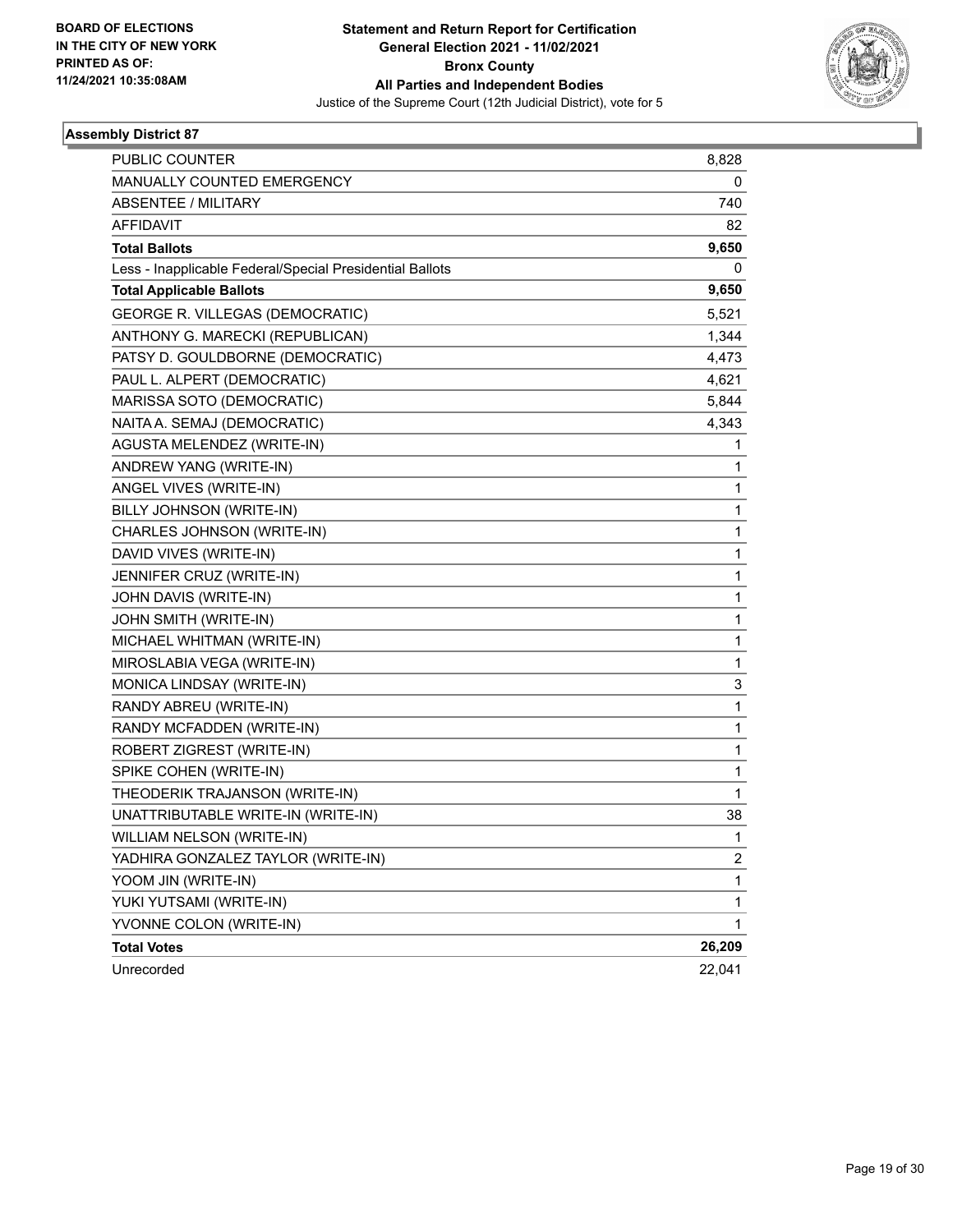

| <b>PUBLIC COUNTER</b>                                    | 119,351        |
|----------------------------------------------------------|----------------|
| MANUALLY COUNTED EMERGENCY                               | 0              |
| <b>ABSENTEE / MILITARY</b>                               | 8,993          |
| <b>AFFIDAVIT</b>                                         | 731            |
| <b>Total Ballots</b>                                     | 129,075        |
| Less - Inapplicable Federal/Special Presidential Ballots | 0              |
| <b>Total Applicable Ballots</b>                          | 129,075        |
| <b>GEORGE R. VILLEGAS (DEMOCRATIC)</b>                   | 69,507         |
| ANTHONY G. MARECKI (REPUBLICAN)                          | 21,755         |
| PATSY D. GOULDBORNE (DEMOCRATIC)                         | 59,176         |
| PAUL L. ALPERT (DEMOCRATIC)                              | 60,687         |
| MARISSA SOTO (DEMOCRATIC)                                | 75,165         |
| NAITA A. SEMAJ (DEMOCRATIC)                              | 56,781         |
| AARON KAPLAN (WRITE-IN)                                  | 1              |
| ADAM ROSELLO (WRITE-IN)                                  | 1              |
| <b>AGUSTA MELENDEZ (WRITE-IN)</b>                        | 1              |
| AKILAH BROWNE (WRITE-IN)                                 | 1              |
| AL SHARPTON (WRITE-IN)                                   | 1              |
| ALBERT GREENE (WRITE-IN)                                 | 1              |
| ALBERT LEVY (WRITE-IN)                                   | 1              |
| ALEKSANDER MICI (WRITE-IN)                               | $\overline{2}$ |
| ALEX HENRIQUEZ (WRITE-IN)                                | 1              |
| ALEX KIM (WRITE-IN)                                      | 1              |
| ALEXANDER KESTANBAM (WRITE-IN)                           | 1              |
| ALEXANDRIA OCASIO-CORTEZ (WRITE-IN)                      | 2              |
| ALLISON DICARLO (WRITE-IN)                               | 1              |
| AMY CONY BARRELL (WRITE-IN)                              | 1              |
| ANA CORTES (WRITE-IN)                                    | 1              |
| ANA MARIA CARDENAS (WRITE-IN)                            | 1              |
| ANDREW GIULIANI (WRITE-IN)                               | 1              |
| ANDREW MCCARRICK (WRITE-IN)                              | 1              |
| ANDREW YANG (WRITE-IN)                                   | $\mathbf{1}$   |
| ANGEL CRUZ (WRITE-IN)                                    | 1              |
| ANGEL VIVES (WRITE-IN)                                   | 1              |
| ANGELA DAVIS (WRITE-IN)                                  | 1              |
| ANITA VILLANOZ (WRITE-IN)                                | 1              |
| ANN MATHEWS (WRITE-IN)                                   | 1              |
| ANTHONY L HERBERT (WRITE-IN)                             | 4              |
| ANTHONY MARCO (WRITE-IN)                                 | 1              |
| ANTHONY NUNEZ (WRITE-IN)                                 | 1              |
| ANTHONY VARGAS (WRITE-IN)                                | 1              |
| ANTONIA BRUNO (WRITE-IN)                                 | 2              |
| ARIALDI TEJADA (WRITE-IN)                                | 1              |
| ARIANA CARTY (WRITE-IN)                                  | 1              |
| ARIEL FUENTES (WRITE-IN)                                 | 1              |
| ARLENE DELEON (WRITE-IN)                                 | 1              |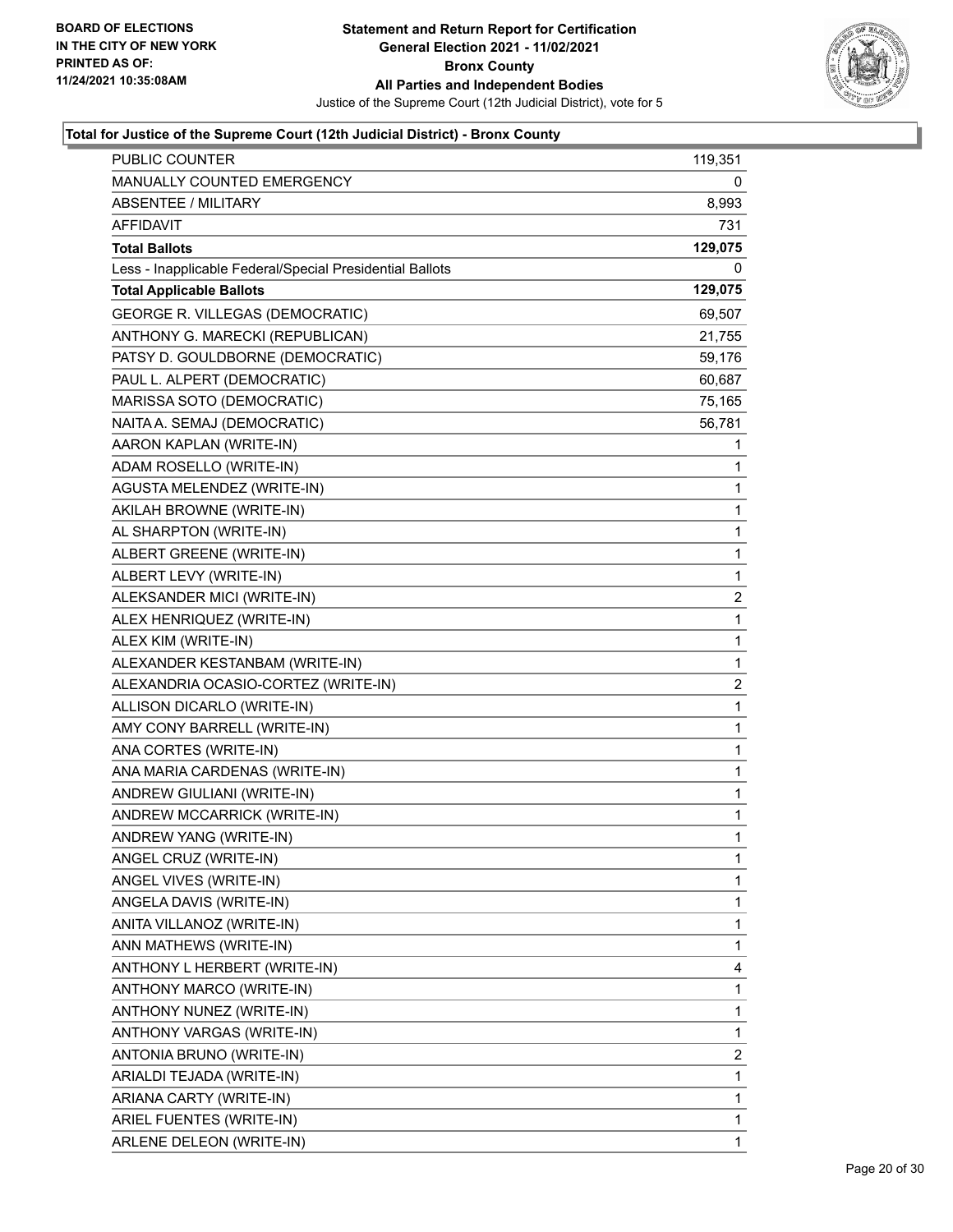

| ARTHUR LEVY (WRITE-IN)            | $\mathbf{1}$ |
|-----------------------------------|--------------|
| <b>ASHLEY RIVERA (WRITE-IN)</b>   | 1            |
| BARBARA A. DIFIORE (WRITE-IN)     | 1            |
| BARBARA DIFIORE (WRITE-IN)        | $\mathbf{1}$ |
| BARBRA L KAIL (WRITE-IN)          | 1            |
| BEN SHAPIRO (WRITE-IN)            | 1            |
| BENJAMIN A. ELY (WRITE-IN)        | $\mathbf{1}$ |
| BERNIE SANDERS (WRITE-IN)         | 1            |
| BETH LEVINE (WRITE-IN)            | 1            |
| BHARATI KEMRAJ (WRITE-IN)         | $\mathbf{1}$ |
| BILL CLINTON (WRITE-IN)           | 1            |
| BILLY JOHNSON (WRITE-IN)          | 1            |
| <b>BRANDON LAKES (WRITE-IN)</b>   | $\mathbf{1}$ |
| <b>BRANDON SINGH (WRITE-IN)</b>   | 1            |
| BREDAN CAREY (WRITE-IN)           | 1            |
| BRENDAN HOUGH (WRITE-IN)          | $\mathbf{1}$ |
| BREONNA TAYLOR (WRITE-IN)         | 1            |
| <b>BRUCE SCHANBERF (WRITE-IN)</b> | 1            |
| BRYAN GRANNUM (WRITE-IN)          | $\mathbf 1$  |
| BRYAN KANDOR (WRITE-IN)           | 1            |
| CANDACE OWENS (WRITE-IN)          | 1            |
| CARL MEHLING (WRITE-IN)           | $\mathbf 1$  |
| CARLOS BERRIOS (WRITE-IN)         | 1            |
| CARLOS HERERRA (WRITE-IN)         | 1            |
| CARLOS SIERRA (WRITE-IN)          | $\mathbf 1$  |
| CARLOS VELASQUEZ (WRITE-IN)       | 1            |
| CARMEN PINERO (WRITE-IN)          | 1            |
| CAROL FERRARO (WRITE-IN)          | $\mathbf 1$  |
| CAROL FRAGOLA (WRITE-IN)          | 1            |
| CAROL ROBINSON (WRITE-IN)         | 4            |
| CAROLE CUT (WRITE-IN)             | $\mathbf{1}$ |
| CASSANDRA DEAS (WRITE-IN)         | 1            |
| CATHLEEN CEBEK (WRITE-IN)         | $\mathbf 1$  |
| CHANEL MATA (WRITE-IN)            | 1            |
| CHARLENE L QUINONES (WRITE-IN)    | 1            |
| CHARLES JOHNSON (WRITE-IN)        | 1            |
| CHARLES KIRK (WRITE-IN)           | 1            |
| CHARLES MCLAUGHLIN (WRITE-IN)     | 1            |
| CHARLES PERRY (WRITE-IN)          | 1            |
| CHERYL CHIOVETTA (WRITE-IN)       | 2            |
| CHRIS CUOMO (WRITE-IN)            | 1            |
| CHRIS LENNON (WRITE-IN)           | 1            |
| CHRIS SLATTERY (WRITE-IN)         | 1            |
| CHRISTOPHER BRENNAN (WRITE-IN)    | 1            |
| CHRISTOPHER BURKE (WRITE-IN)      | $\mathbf{1}$ |
| CHRISTOPHER CROWE (WRITE-IN)      | 1            |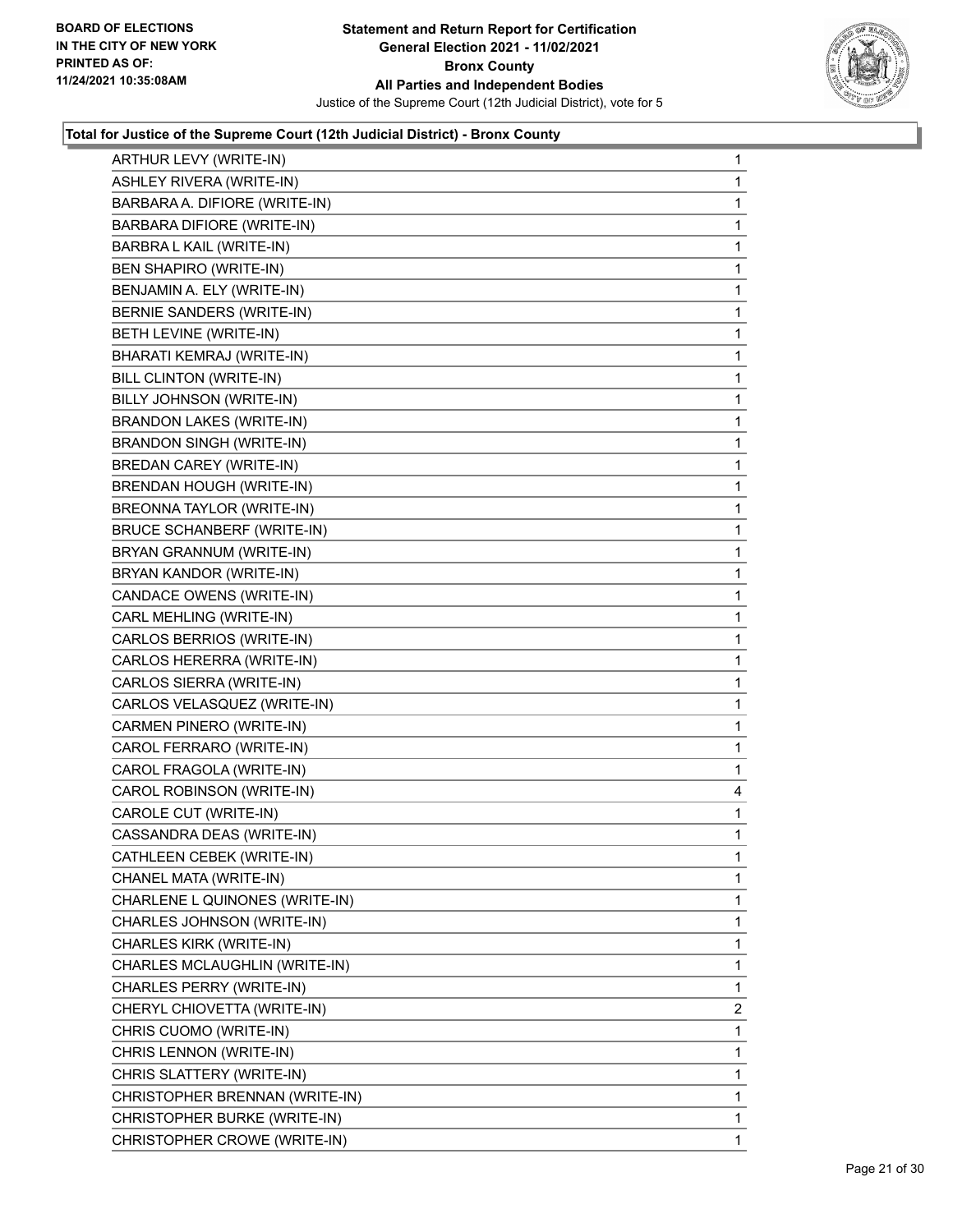

| CHRISTOPHER GUTTADARO (WRITE-IN)   | 1              |
|------------------------------------|----------------|
| CHRISTOPHER LIN (WRITE-IN)         | 1              |
| CHRISTOPHER SMITH (WRITE-IN)       | 1              |
| CIATTA BAYSAH (WRITE-IN)           | 1              |
| CONNIE MORALES (WRITE-IN)          | 3              |
| CORNELL WEST (WRITE-IN)            | 1              |
| CORRINE KOHUT (WRITE-IN)           | 1              |
| CRISTIAN MENARD (WRITE-IN)         | 1              |
| CURTIS SLIWA (WRITE-IN)            | 1              |
| CYNN GERBINO (WRITE-IN)            | 1              |
| CYNTHIA CORDES (WRITE-IN)          | 1              |
| CYNTHIA ISALES (WRITE-IN)          | 1              |
| DABY B. CARRERAS (WRITE-IN)        | $\overline{c}$ |
| DALE BENJAMIN DRAKEFORD (WRITE-IN) | 1              |
| DAN CERINI (WRITE-IN)              | 1              |
| DAN GORDON (WRITE-IN)              | 1              |
| DAN PADERNACHT (WRITE-IN)          | 1              |
| DANA R CAROTENUTO (WRITE-IN)       | 1              |
| DANIEL JOHNSON (WRITE-IN)          | 1              |
| DANIEL S. CONNOLLY (WRITE-IN)      | 1              |
| DARCEL CLARK (WRITE-IN)            | 3              |
| DASHA GUTMAN (WRITE-IN)            | 1              |
| DAVID KILKENNY (WRITE-IN)          | 1              |
| DAVID KONIG (WRITE-IN)             | 1              |
| DAVID VIVES (WRITE-IN)             | 1              |
| DEBORAH JACKSON (WRITE-IN)         | 1              |
| DEBRA ROSARIO (WRITE-IN)           | 1              |
| DECZ NUTZ (WRITE-IN)               | 1              |
| DELILAH VASQUEZ (WRITE-IN)         | $\mathbf{1}$   |
| DEMERY NUNEZ (WRITE-IN)            | 1              |
| DEREK GARRISON-BEDELL (WRITE-IN)   | 1              |
| DEVI NAMPIAPARAMPRIL (WRITE-IN)    | 1              |
| DEVON RADLIN (WRITE-IN)            | 1              |
| DIANA AYALA (WRITE-IN)             | 1              |
| DIMITRUIS RICHARDSON (WRITE-IN)    | 1              |
| DONA BRADLEY (WRITE-IN)            | 1              |
| DONALD J. TRUMP (WRITE-IN)         | 9              |
| DONALD TRUMP JR. (WRITE-IN)        | $\overline{2}$ |
| DONTEL ECTJUDGES (WRITE-IN)        | 1              |
| DORIS MURPHY (WRITE-IN)            | 1              |
| DOUGLAS JOSEPH MATHEWS (WRITE-IN)  | 1              |
| DREW FREEDMAN (WRITE-IN)           | 1              |
| EDEN SCHACHNER (WRITE-IN)          | 1              |
| EDWIN BERROA (WRITE-IN)            | 1              |
| EFRAIN GONZALEZ (WRITE-IN)         | 1              |
| EFRAIN HERSTIC (WRITE-IN)          | 1              |
|                                    |                |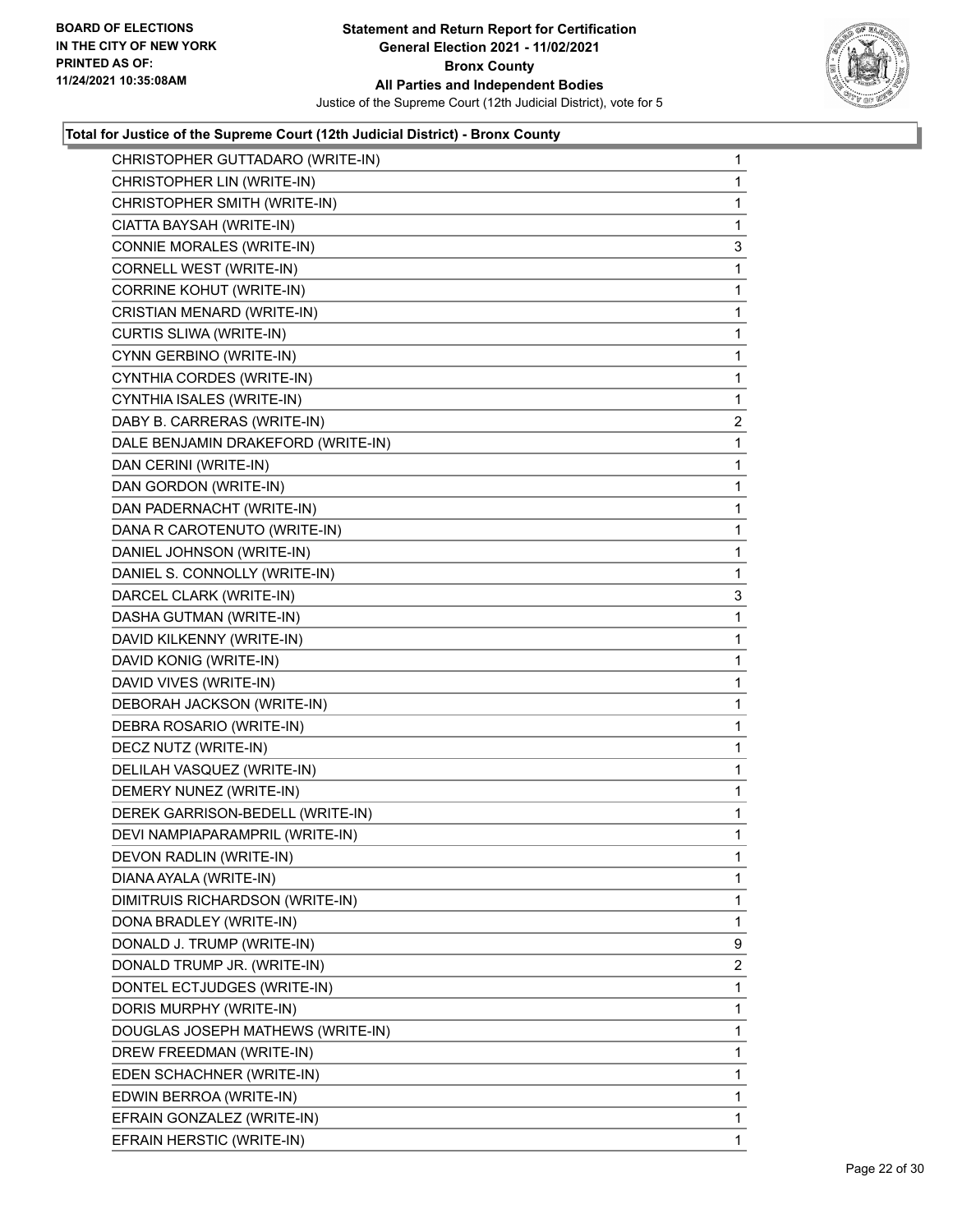

| EILON SILVER-FRANKEL (WRITE-IN)     | $\mathbf{1}$   |
|-------------------------------------|----------------|
| ELENA CARIOLA (WRITE-IN)            | 1              |
| ELIANA CHIOVETTA (WRITE-IN)         | $\overline{2}$ |
| ELISABETH GONZALES (WRITE-IN)       | 1              |
| ELIZABETH ABRAHAMSON (WRITE-IN)     | 1              |
| ELIZABETH BONINA (WRITE-IN)         | $\mathbf{1}$   |
| ELIZABETH WILSON (WRITE-IN)         | 1              |
| ELLIOT ENGEL (WRITE-IN)             | 1              |
| EMILIO A. MARTINEZ (WRITE-IN)       | 1              |
| EMILY MINERVA MORALES (WRITE-IN)    | $\overline{2}$ |
| EMILY WHITFIELD (WRITE-IN)          | 1              |
| EPHRAIM SAVITT (WRITE-IN)           | $\mathbf{1}$   |
| ERIC DINOWITZ (WRITE-IN)            | 1              |
| ERIC FISHER (WRITE-IN)              | 1              |
| ERIN CROWE (WRITE-IN)               | 1              |
| ERNIE ANASTOS (WRITE-IN)            | 1              |
| ERNST H. ROSENBERGER (WRITE-IN)     | 1              |
| ESTEBAN GALVAN (WRITE-IN)           | $\mathbf{1}$   |
| EUGENE DEBS (WRITE-IN)              | 1              |
| EZEQUIEL JIMENEZ (WRITE-IN)         | 1              |
| FANNIE LOU HAMER (WRITE-IN)         | 1              |
| FAY A FARESE (WRITE-IN)             | 1              |
| FERNANDO AQUINO (WRITE-IN)          | 1              |
| FERNANDO FRASIER (WRITE-IN)         | $\mathbf{1}$   |
| FIDEL GOMEZ (WRITE-IN)              | 1              |
| FORTUNE S MACRI (WRITE-IN)          | $\mathbf{1}$   |
| FRANCIS MENARD (WRITE-IN)           | 1              |
| FRANCIS RAMFIL JR. (WRITE-IN)       | 1              |
| FRANK MURILLO (WRITE-IN)            | 1              |
| FRANK PIRAGLIA (WRITE-IN)           | $\mathbf{1}$   |
| FRANK RUBINO (WRITE-IN)             | 1              |
| <b>GABRIEL G ROSARIO (WRITE-IN)</b> | 1              |
| <b>GAIL MCBRIDE (WRITE-IN)</b>      | 1              |
| GANA; IEL MARRERO (WRITE-IN)        | 1              |
| <b>GEORGE BUSH (WRITE-IN)</b>       | 1              |
| <b>GEORGE PATAKI (WRITE-IN)</b>     | 1              |
| <b>GEORGE TINKA (WRITE-IN)</b>      | 1              |
| GEOVANNA PENA (WRITE-IN)            | 1              |
| GIANNA CHIOVETTA (WRITE-IN)         | 1              |
| GIANNI CHIOVETTA (WRITE-IN)         | 1              |
| GINO MARMORATO (WRITE-IN)           | 4              |
| GINO N GUADAGNO (WRITE-IN)          | 1              |
| GRADY JUDD (WRITE-IN)               | 1              |
| GREG KELLY (WRITE-IN)               | 1              |
| <b>GREGORY HERRERA (WRITE-IN)</b>   | 1              |
| HAROLD DURBIN (WRITE-IN)            | 1              |
|                                     |                |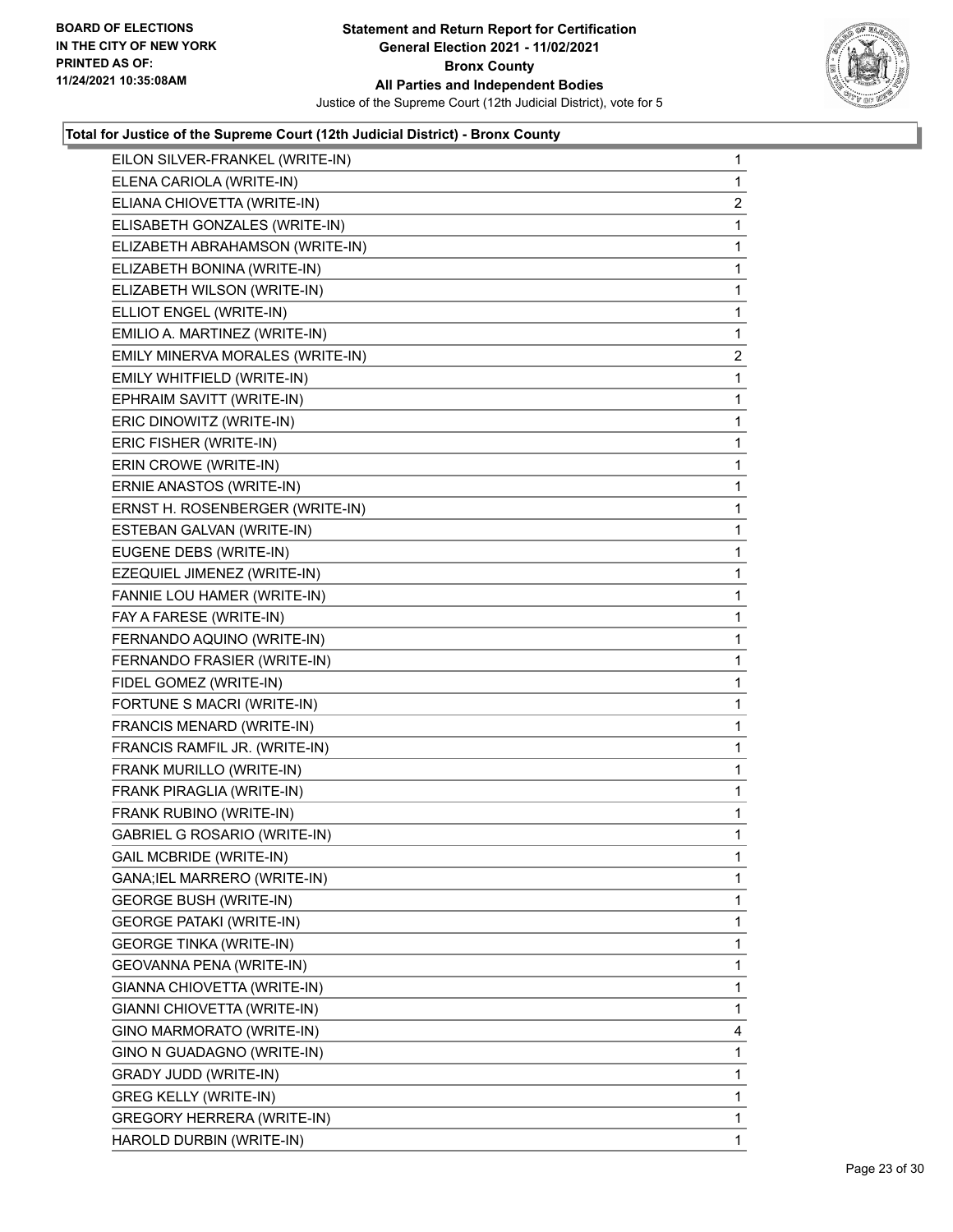

| HARRISON MCKAY (WRITE-IN)           | $\mathbf{1}$   |
|-------------------------------------|----------------|
| HARRY SUAREZ (WRITE-IN)             | $\mathbf{1}$   |
| HARVEY RIVERA (WRITE-IN)            | 1              |
| HECTOR LOPEZ BALLESTEROS (WRITE-IN) | $\mathbf{1}$   |
| HERB ALPERT (WRITE-IN)              | 1              |
| HILLARY CLINTON (WRITE-IN)          | 1              |
| HOWARD KEISMAN (WRITE-IN)           | 1              |
| HUGH OLUNNEY (WRITE-IN)             | $\mathbf{1}$   |
| IAN MURPHY (WRITE-IN)               | 1              |
| ILEANA TORRES (WRITE-IN)            | $\mathbf{1}$   |
| IRA STOLNICK (WRITE-IN)             | $\mathbf{1}$   |
| ISAAC IANELES (WRITE-IN)            | $\mathbf{1}$   |
| ISAAC MOORE (WRITE-IN)              | $\overline{2}$ |
| IZULEU MIDORIYA (WRITE-IN)          | 2              |
| J C POLANCO (WRITE-IN)              | 1              |
| JACK IRA WARSHAW (WRITE-IN)         | $\mathbf{1}$   |
| JACK MCCARION (WRITE-IN)            | $\mathbf{1}$   |
| JACKIE BATTIN (WRITE-IN)            | 1              |
| JAMAAL BAILEY (WRITE-IN)            | 1              |
| JAMES BRENNAN (WRITE-IN)            | $\mathbf{1}$   |
| JAMES BURKE (WRITE-IN)              | 1              |
| JAMES J SHEA (WRITE-IN)             | $\mathbf{1}$   |
| JAMES KANE (WRITE-IN)               | $\mathbf{1}$   |
| JAMES KELLY (WRITE-IN)              | 1              |
| JAMES MACKEY (WRITE-IN)             | 1              |
| JANAE HUNTE (WRITE-IN)              | $\mathbf{1}$   |
| JANELLE KING (WRITE-IN)             | 1              |
| JANET BITNER (WRITE-IN)             | $\mathbf{1}$   |
| JANET GOODMAN-CLARK (WRITE-IN)      | $\mathbf{1}$   |
| JANIE WILLIAMS (WRITE-IN)           | 1              |
| JANINE PIRRO (WRITE-IN)             | 1              |
| JASON ABRAHMSON (WRITE-IN)          | $\mathbf{1}$   |
| JAVIER HIDALGO (WRITE-IN)           | $\mathbf{1}$   |
| JEANINE MCCORMACK (WRITE-IN)        | 1              |
| JEANNINE PIRRO (WRITE-IN)           | 1              |
| JEFFRE DESKOVIC (WRITE-IN)          | 1              |
| JEFFREY D KLEIN (WRITE-IN)          | 1              |
| JEFFREY DINOWITZ (WRITE-IN)         | 1              |
| JEFFREY GLUCKSMAN (WRITE-IN)        | 1              |
| JEFFREY LAUFER (WRITE-IN)           | 1              |
| JENNIFER CRUZ (WRITE-IN)            | 1              |
| JENNIFER R. CONNOLLY (WRITE-IN)     | 2              |
| JEREMY FEIT (WRITE-IN)              | 1              |
| JIM WALSH (WRITE-IN)                | 1              |
| JIMMY LANE (WRITE-IN)               | 1              |
| JOAN MEDORI (WRITE-IN)              | 1              |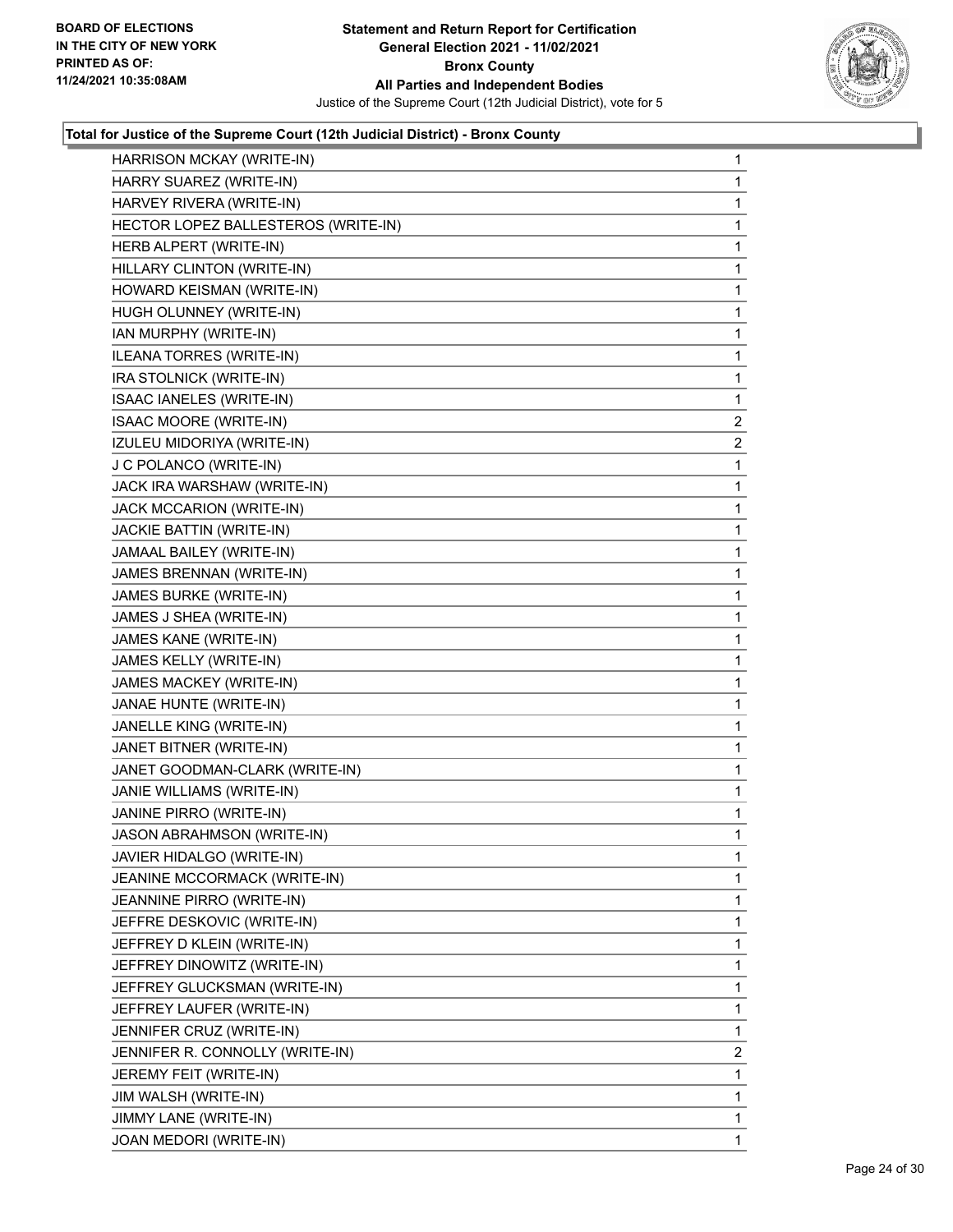

| JOE GILBERT (WRITE-IN)          | 1              |
|---------------------------------|----------------|
| JOE MCCADDEN (WRITE-IN)         | 1              |
| JOE PANEBIANCO (WRITE-IN)       | 1              |
| JOE ROGAN (WRITE-IN)            | 1              |
| JOE SCHAVON (WRITE-IN)          | 1              |
| JOEL SIMON (WRITE-IN)           | 1              |
| JOHANNA ABAD (WRITE-IN)         | 1              |
| JOHN A. TABACCO (WRITE-IN)      | 1              |
| JOHN ARTIS (WRITE-IN)           | 1              |
| JOHN B. LYNCH (WRITE-IN)        | 1              |
| JOHN C. DIFIORE (WRITE-IN)      | 1              |
| JOHN DAVIS (WRITE-IN)           | 1              |
| JOHN DESIO (WRITE-IN)           | 1              |
| JOHN DOYLE (WRITE-IN)           | 1              |
| JOHN FEERICK (WRITE-IN)         | 2              |
| JOHN FOLEY (WRITE-IN)           | 1              |
| JOHN HOWARD ALGARIN (WRITE-IN)  | 1              |
| JOHN JOSEPH KELLEY (WRITE-IN)   | 1              |
| JOHN LYON (WRITE-IN)            | 1              |
| JOHN M. MURPHY (WRITE-IN)       | 1              |
| JOHN MARTIN (WRITE-IN)          | 1              |
| JOHN MCLAUGHLIN (WRITE-IN)      | 1              |
| JOHN REYNOLDS (WRITE-IN)        | 1              |
| JOHN ROONEY (WRITE-IN)          | 1              |
| JOHN SMITH (WRITE-IN)           | $\overline{c}$ |
| JOHN TYRRELL (WRITE-IN)         | 1              |
| JOHN ZACCARO (WRITE-IN)         | 1              |
| JORGEJ. VARGAS (WRITE-IN)       | 1              |
| JOSE ALMANZAR (WRITE-IN)        | 1              |
| JOSE BURGES (WRITE-IN)          | 1              |
| JOSE COLON (WRITE-IN)           | 1              |
| JOSEFA LOSADA (WRITE-IN)        | 1              |
| <b>JOSEPG KONIG (WRITE-IN)</b>  | 1              |
| JOSEPH A. BONDY (WRITE-IN)      | 1              |
| JOSEPH KUMPAN (WRITE-IN)        | 1              |
| JOSEPH RADICE (WRITE-IN)        | 1              |
| JOSEPH S. CONNOLLY (WRITE-IN)   | 1              |
| JOSEPH VILLA (WRITE-IN)         | 1              |
| JOSEPH W. MELENDEZ (WRITE-IN)   | 1              |
| JOSHUA D ROSARIO (WRITE-IN)     | 1              |
| JOSHUA ZAKHAROV (WRITE-IN)      | 1              |
| JOY TRIAGO FERNANDEZ (WRITE-IN) | 1              |
|                                 |                |
| JUDITH SCHIENLIN (WRITE-IN)     | 1              |
| JUDY SHEINDIN (WRITE-IN)        | 1              |
| JULIE S. RAPHAEL (WRITE-IN)     | 1              |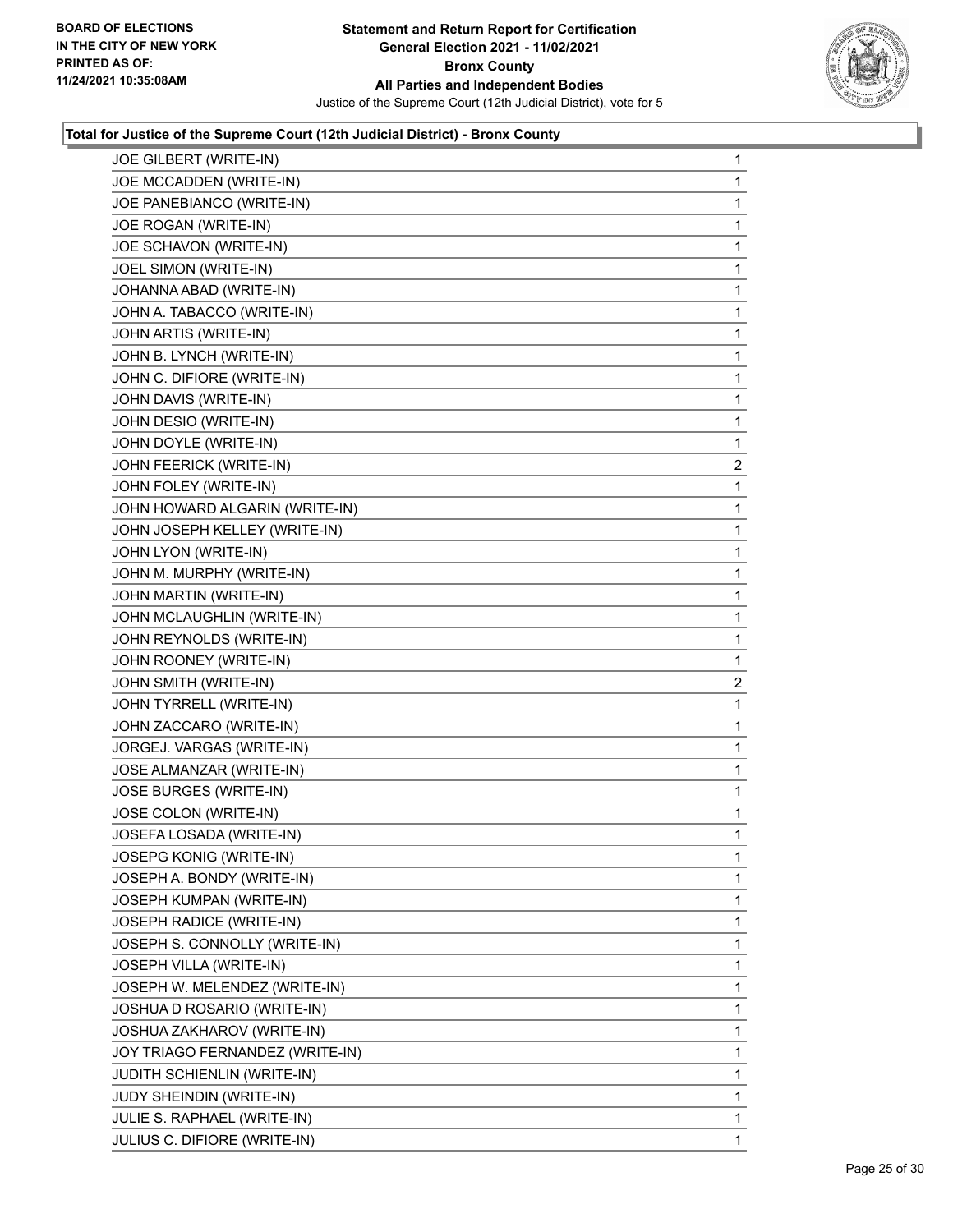

| JUSTINE MURPHY (WRITE-IN)         | 1              |
|-----------------------------------|----------------|
| KAJARA BOYD (WRITE-IN)            | 1              |
| KANYE WEST (WRITE-IN)             | 1              |
| KATE THEOBALD (WRITE-IN)          | 1              |
| KEITH BENDER (WRITE-IN)           | 1              |
| KEN LEE (WRITE-IN)                | 1              |
| KENT BELL (WRITE-IN)              | 1              |
| KHALID BROWDER (WRITE-IN)         | 1              |
| KIMBERLY MCBRIDE (WRITE-IN)       | 1              |
| KLAUDIA CABALLERO (WRITE-IN)      | 1              |
| KRISTIN KEHO (WRITE-IN)           | 1              |
| LAMONT PAUL (WRITE-IN)            | 1              |
| LARRY B MENDELWITZ (WRITE-IN)     | 1              |
| LARRY DIFOLCO (WRITE-IN)          | 1              |
| LARRY SPHEY JR. (WRITE-IN)        | 1              |
| LATISHA JAMES (WRITE-IN)          | $\overline{c}$ |
| LAUREN CHIOVETTA (WRITE-IN)       | 1              |
| LEE GINGRAS III (WRITE-IN)        | 1              |
| LEN DIBENIKO (WRITE-IN)           | 1              |
| LEON TROTSKY (WRITE-IN)           | 1              |
| LESKO BRANDON (WRITE-IN)          | 1              |
| LINDA POUST (WRITE-IN)            | 1              |
| LORRAINE COYLE (WRITE-IN)         | 1              |
| LYNNE PERRY (WRITE-IN)            | 1              |
| MAGGIE GREENFIELD (WRITE-IN)      | 1              |
| MARGUERITA DI GERANIMO (WRITE-IN) | 1              |
| MARIA MARTINEZ-GARCIA (WRITE-IN)  | 1              |
| MARIE MCCRRICK (WRITE-IN)         | 1              |
| MARILYN FEERICK (WRITE-IN)        | $\mathbf{2}$   |
| MARK GJONAJ (WRITE-IN)            | 2              |
| MARK LEVIN (WRITE-IN)             | 1              |
| MARK LINARDO (WRITE-IN)           | 1              |
| MARK MURYNEC (WRITE-IN)           | 1              |
| MARK THOMCHES (WRITE-IN)          | 1              |
| MARTIN CAREY (WRITE-IN)           | 1              |
| MARTIN MORRIS (WRITE-IN)          | 1              |
| MARTIN PEPORICK (WRITE-IN)        | 1              |
| MARY ELLIOTT (WRITE-IN)           | 1              |
| MARY GIBSON (WRITE-IN)            | 1              |
| MATTAN SCHACHNER (WRITE-IN)       | 1              |
| MATTHEW COFF (WRITE-IN)           | 1              |
| MAYBEL KELLY (WRITE-IN)           | 1              |
| MAYRA VELAZQUEZ (WRITE-IN)        | 1              |
| MCCOY MOSS (WRITE-IN)             | 1              |
| MELVIN MENYE (WRITE-IN)           | 1              |
| MICHAEL BILDNER (WRITE-IN)        | 1              |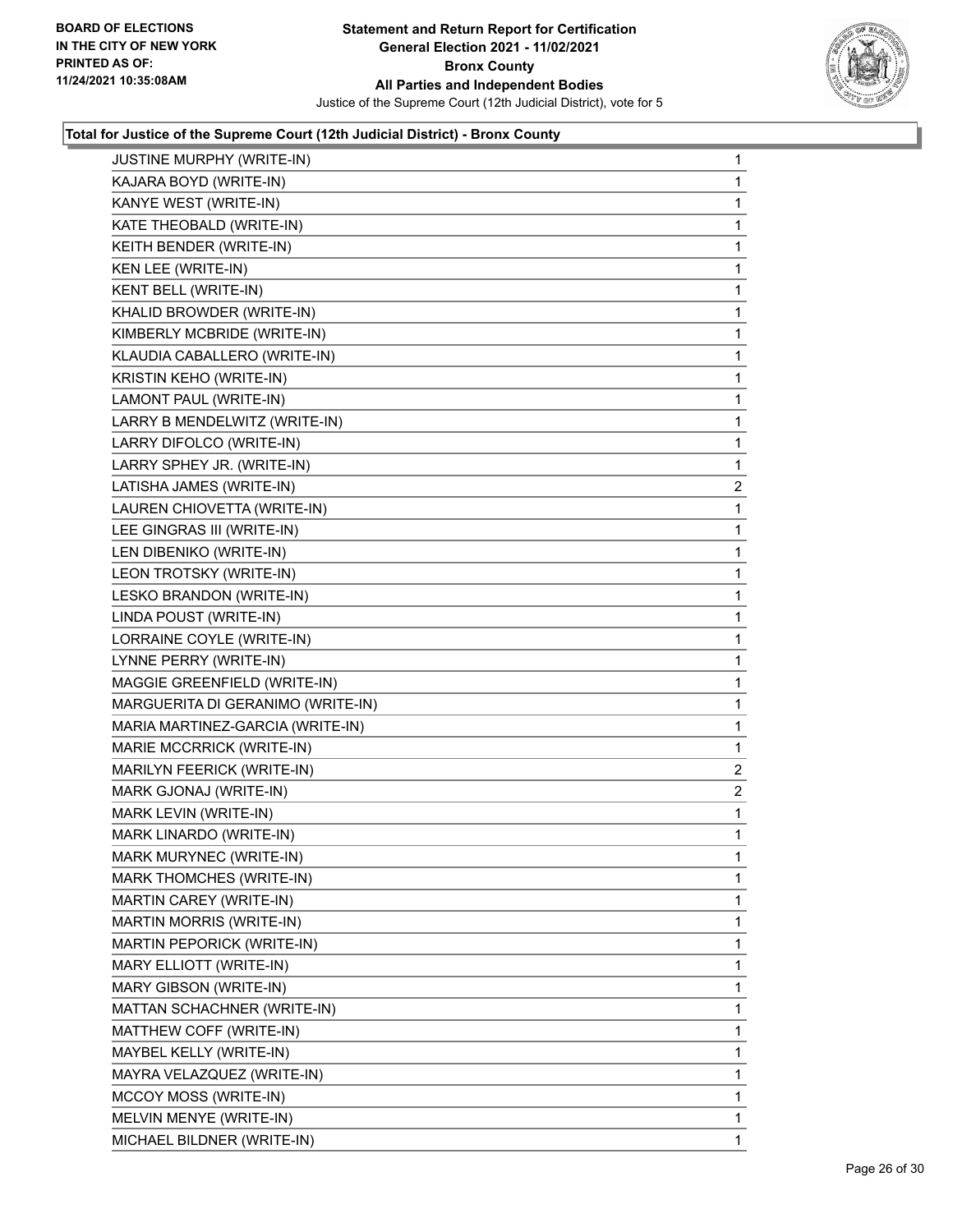

| MICHAEL HANSEN (WRITE-IN)              | $\mathbf{1}$ |
|----------------------------------------|--------------|
| MICHAEL NASH (WRITE-IN)                | $\mathbf{1}$ |
| MICHAEL RADICE (WRITE-IN)              | $\mathbf{1}$ |
| MICHAEL RENDINO (WRITE-IN)             | 2            |
| MICHAEL ROBERT BURKE (WRITE-IN)        | 1            |
| MICHAEL RYAN (WRITE-IN)                | $\mathbf{1}$ |
| MICHAEL SUSANA (WRITE-IN)              | 1            |
| MICHAEL WHITMAN (WRITE-IN)             | $\mathbf{1}$ |
| MIGUELINA CAMILLO (WRITE-IN)           | $\mathbf{1}$ |
| MIKE MCCORMICK (WRITE-IN)              | 1            |
| MIKE PENSE (WRITE-IN)                  | 1            |
| MIROSLABIA VEGA (WRITE-IN)             | $\mathbf{1}$ |
| MITCHELL ADLER (WRITE-IN)              | 1            |
| MONICA LINDSAY (WRITE-IN)              | 15           |
| NADIO VELEZ (WRITE-IN)                 | 1            |
| NAOMI KLEIN (WRITE-IN)                 | 1            |
| NASIR MUHAMMAD (WRITE-IN)              | 1            |
| NATALIE JS GARCIA (WRITE-IN)           | $\mathbf{1}$ |
| NELIDA VELEZ (WRITE-IN)                | 1            |
| NICHOLAS DICARLO (WRITE-IN)            | $\mathbf{1}$ |
| NICHOLAS INCOVETTA (WRITE-IN)          | $\mathbf{1}$ |
| NICHOLAS KONIG (WRITE-IN)              | 2            |
| OPHELIA KELLY (WRITE-IN)               | 1            |
| PAMELA BROWN (WRITE-IN)                | $\mathbf{1}$ |
| PAMELA INGHAM (WRITE-IN)               | 1            |
| PATRICIA GILHOOLEY (WRITE-IN)          | $\mathbf{1}$ |
| PAUL A. RODRIGUEZ (WRITE-IN)           | 3            |
| PAUL CHIRSTOPHER KALAYDJIAN (WRITE-IN) | 1            |
| PAUL ELLIS (WRITE-IN)                  | 1            |
| PAUL GOETZ (WRITE-IN)                  | $\mathbf{1}$ |
| PAUL RODRIGUEZ (WRITE-IN)              | 1            |
| PAULE RIVERA (WRITE-IN)                | $\mathbf{1}$ |
| PEARL CORBIN (WRITE-IN)                | 1            |
| PEDRO CABALLERO (WRITE-IN)             | 1            |
| PETER J ROSARIO JR (WRITE-IN)          | $\mathbf{1}$ |
| PETER LEE (WRITE-IN)                   | 1            |
| PETER MITCHELL (WRITE-IN)              | 1            |
| PHIL STEINBERG (WRITE-IN)              | 1            |
| PHILIP TUBIOLO (WRITE-IN)              | 1            |
| RACHEL LEVINE (WRITE-IN)               | 1            |
| RAFAEL MARTINEZ (WRITE-IN)             | $\mathbf{1}$ |
| RAFAELA MARTE (WRITE-IN)               | 1            |
| RALPH A DENGLER (WRITE-IN)             | 1            |
| RAMON BELLO (WRITE-IN)                 | $\mathbf{1}$ |
| RAMON JIMENEZ (WRITE-IN)               | $\mathbf{1}$ |
| RAN MORI (WRITE-IN)                    | $\mathbf{2}$ |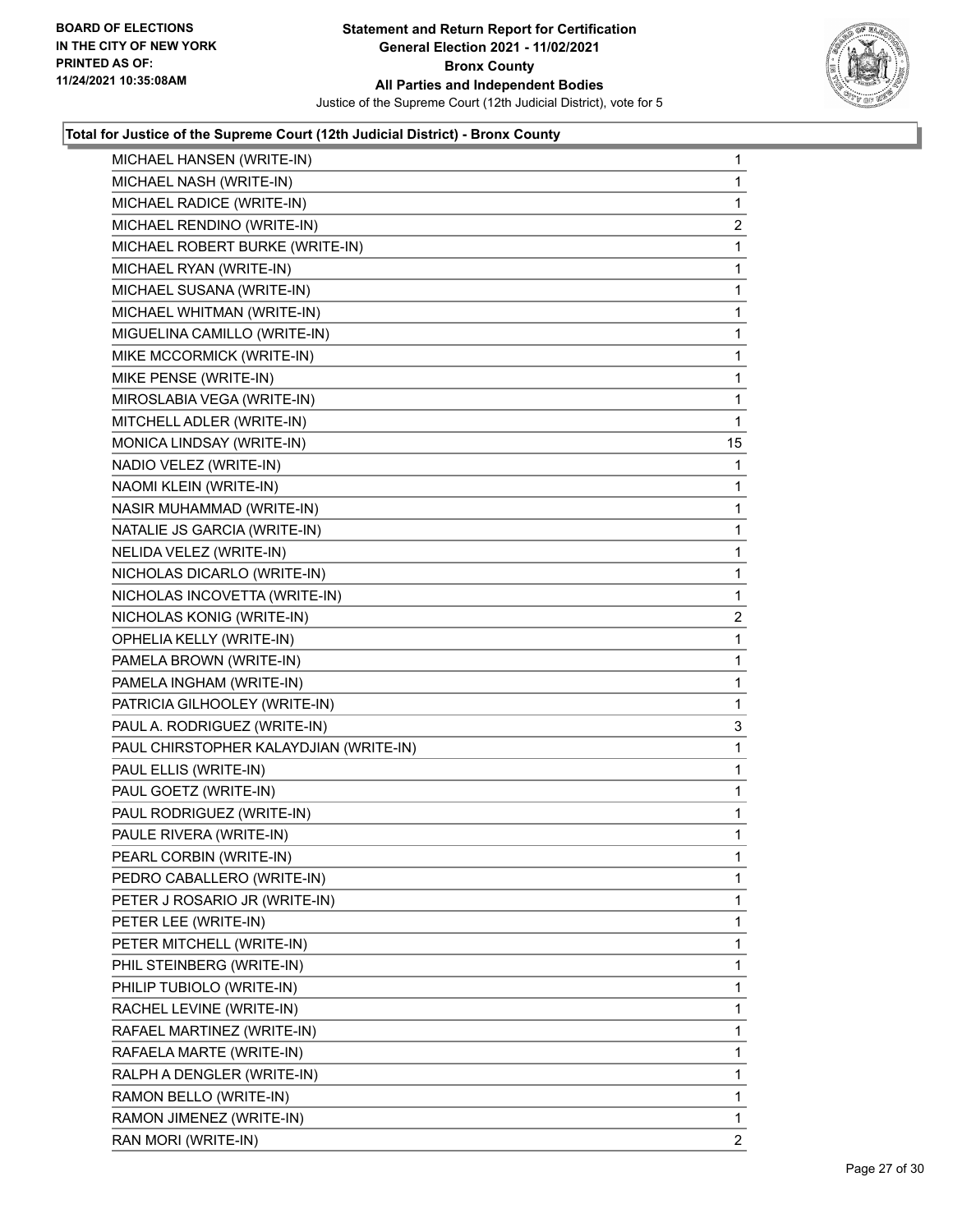

| RANDY ABREU (WRITE-IN)         | 1            |
|--------------------------------|--------------|
| RANDY BERNFELD (WRITE-IN)      | 1            |
| RANDY E. BERNFELD (WRITE-IN)   | 1            |
| RANDY MCFADDEN (WRITE-IN)      | 1            |
| RANDYE BERGFELD (WRITE-IN)     | 1            |
| RAYMOND JOHN HOWARD (WRITE-IN) | 1            |
| REBECCA YOUNG (WRITE-IN)       | 1            |
| RICHARD E FORD (WRITE-IN)      | 1            |
| RICHARD M. HAMILTON (WRITE-IN) | 1            |
| RICHARD MARRANO (WRITE-IN)     | 1            |
| RICHARD TANCO (WRITE-IN)       | 1            |
| RICHARD TORRES (WRITE-IN)      | 1            |
| RICHIE SHAKININIGAN (WRITE-IN) | 1            |
| ROBERT A. IRVING (WRITE-IN)    | 1            |
| ROBERT A. ROONEY (WRITE-IN)    | 1            |
| ROBERT ALLAN (WRITE-IN)        | 1            |
| ROBERT CARTRELL (WRITE-IN)     | 1            |
| ROBERT GRIPP (WRITE-IN)        | 1            |
| ROBERT ZIGREST (WRITE-IN)      | 1            |
| RONAN WRIGHT (WRITE-IN)        | 1            |
| ROS IAMPOLI (WRITE-IN)         | 1            |
| ROSALIE LESLIE (WRITE-IN)      | 1            |
| ROSEMARY GINTY (WRITE-IN)      | 1            |
| RUDY GIULIANI (WRITE-IN)       | 5            |
| RUTH TALENTINO (WRITE-IN)      | 1            |
| SAL CETERONO (WRITE-IN)        | 1            |
| SAMMY RAVELO (WRITE-IN)        | 4            |
| SAMUEL KARUAWI (WRITE-IN)      | 1            |
| SANDRA MAY (WRITE-IN)          | 1            |
| SARA CHANG (WRITE-IN)          | $\mathbf{1}$ |
| SEAN BELL (WRITE-IN)           | 1            |
| SEAN P. BRADY (WRITE-IN)       | 1            |
| SERENDY GENAO (WRITE-IN)       | 1            |
| SHAHABUDEEN ALLY (WRITE-IN)    | 1            |
| SHAMEEN CHAPPELL (WRITE-IN)    | 1            |
| SHIMRON GALLIMORE (WRITE-IN)   | 1            |
| SHINICHI KUDO (WRITE-IN)       | 2            |
| SHIRLEY CHISOM (WRITE-IN)      | 1            |
| SISTER E JONES BEY (WRITE-IN)  | 1            |
| SOFIA CABALLERO (WRITE-IN)     | 1            |
| SONIA PEREZ (WRITE-IN)         | 1            |
| SONIA SOTOMAYOR (WRITE-IN)     | 1            |
| SOPHIA GURULE (WRITE-IN)       | 1            |
| SPIKE COHEN (WRITE-IN)         | 1            |
| STACEY ABREMS (WRITE-IN)       | 1            |
| STANLEY K SCHLEIN (WRITE-IN)   | 2            |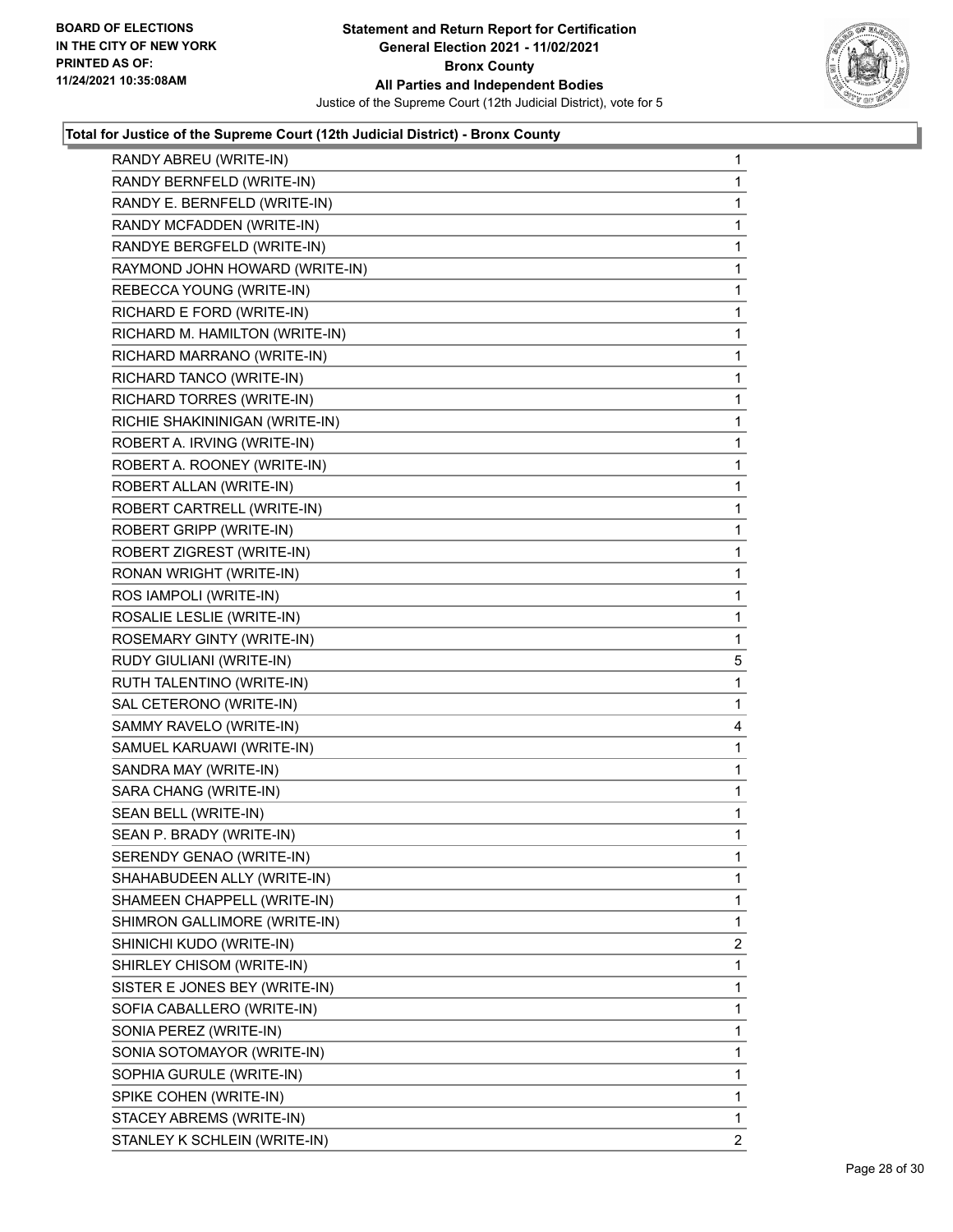

|                                           | 1              |
|-------------------------------------------|----------------|
| STEPHEN E DAVIS (WRITE-IN)                | 1              |
| STEPHEN J. DIFIORE (WRITE-IN)             | 1              |
| STEPHEN PAUL DEVILLE (WRITE-IN)           | 1              |
| STEVE R RUDOLPH (WRITE-IN)                | 1              |
| STEVEN FROOT (WRITE-IN)                   | 1              |
| STEVEN TORRES (WRITE-IN)                  | 1              |
| STUART F. GARTNER (WRITE-IN)              | $\overline{2}$ |
| TAISHA CHAMBERS (WRITE-IN)                | 1              |
| TASHINORI YAGI (WRITE-IN)                 | 2              |
| TED CONOVER (WRITE-IN)                    | 1              |
| THEODERIK TRAJANSON (WRITE-IN)            | 1              |
| THOMAS CAREY (WRITE-IN)                   | 1              |
| THOMAS J FORD (WRITE-IN)                  | 1              |
| THOMAS MCBRIDE (WRITE-IN)                 | 1              |
| THOMAS MENARD (WRITE-IN)                  | 1              |
| THOMAS SOWELL (WRITE-IN)                  | 1              |
| TIMOTHY O'HARA (WRITE-IN)                 | 2              |
| TOM DERIRAN (WRITE-IN)                    | 1              |
| TONY WHITE (WRITE-IN)                     | 1              |
| TRACY FREERICK (WRITE-IN)                 | 1              |
| TRAMNYOU BAO NGUYEN (WRITE-IN)            | 1              |
| TYLER ZITAC (WRITE-IN)                    | 1              |
| TYREKE ISRAEL (WRITE-IN)                  | 1              |
| UNATTRIBUTABLE WRITE-IN (WRITE-IN)        | 620            |
| UNCOUNTED WRITE-IN PER STATUTE (WRITE-IN) | $\overline{2}$ |
| VALERIE CARRINGTON (WRITE-IN)             | 1              |
| VICENTA CACERES (WRITE-IN)                | 1              |
| VICTORIA SMITH (WRITE-IN)                 | 1              |
| VINCENT CUTIGNOLA (WRITE-IN)              | 1              |
| WALLACE JEAN (WRITE-IN)                   | 1              |
|                                           | 1              |
| WANDA MAJETTE (WRITE-IN)                  |                |
| WILDA TORRES (WRITE-IN)                   | 1              |
| WILFRED JACKSON (WRITE-IN)                | 1              |
| WILLIAM FEERICK (WRITE-IN)                | 1              |
| WILLIAM GUZMAN JR (WRITE-IN)              | 1              |
| WILLIAM NELSON (WRITE-IN)                 | 1              |
| WILLIAM PEPITONE (WRITE-IN)               | 2              |
| WONGTZU L HENRIQUEZ (WRITE-IN)            | 1              |
| YADHIRA GONZALEZ TAYLOR (WRITE-IN)        | 9              |
| YADI GONZALEZ (WRITE-IN)                  | 1              |
| YARI STRACHUMAN (WRITE-IN)                | 1              |
| YOHANNA YAJAHIRA GOMEZ MINAYA (WRITE-IN)  | 1              |
| YOOM JIN (WRITE-IN)                       | 1              |
| YUKI YUTSAMI (WRITE-IN)                   | 1              |